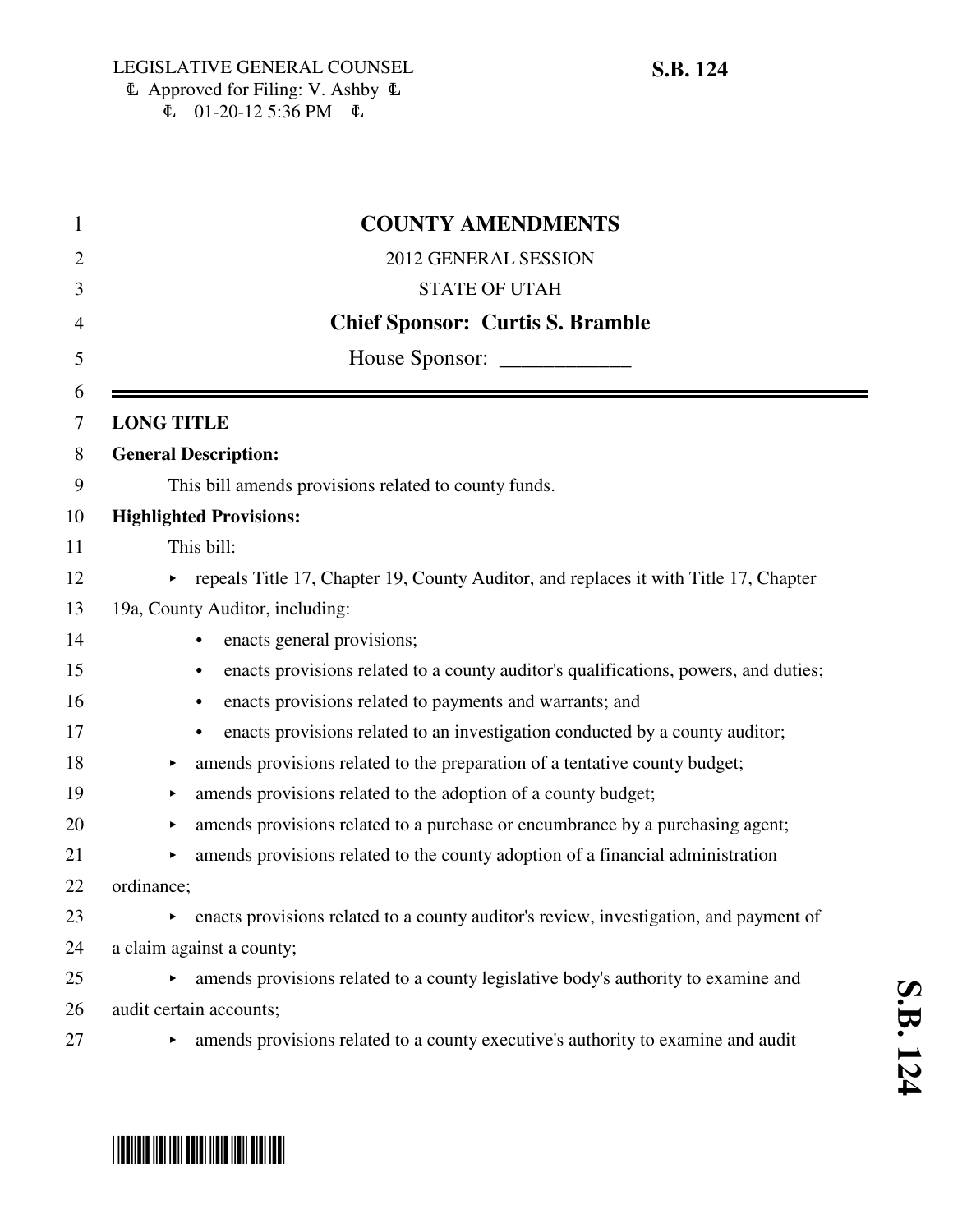| 28 | certain accounts; and                                                  |
|----|------------------------------------------------------------------------|
| 29 | makes technical corrections.                                           |
| 30 | <b>Money Appropriated in this Bill:</b>                                |
| 31 | None                                                                   |
| 32 | <b>Other Special Clauses:</b>                                          |
| 33 | None                                                                   |
| 34 | <b>Utah Code Sections Affected:</b>                                    |
| 35 | <b>AMENDS:</b>                                                         |
| 36 | 17-8-7, as last amended by Laws of Utah 2011, Chapter 297              |
| 37 | 17-24-1, as last amended by Laws of Utah 2005, Chapter 105             |
| 38 | 17-24-4, as last amended by Laws of Utah 2001, Chapter 241             |
| 39 | 17-36-3, as last amended by Laws of Utah 2001, Chapter 241             |
| 40 | 17-36-10, as last amended by Laws of Utah 2011, Chapter 297            |
| 41 | 17-36-11, as last amended by Laws of Utah 1979, Chapter 62             |
| 42 | 17-36-15, as last amended by Laws of Utah 1999, Chapters 230 and 300   |
| 43 | 17-36-20, as enacted by Laws of Utah 1975, Chapter 22                  |
| 44 | 17-36-43, as last amended by Laws of Utah 1993, Chapter 227            |
| 45 | 17-50-401, as last amended by Laws of Utah 2008, Chapter 382           |
| 46 | 17-52-401, as last amended by Laws of Utah 2011, Chapter 297           |
| 47 | 17-53-212, as renumbered and amended by Laws of Utah 2000, Chapter 133 |
| 48 | 17-53-303, as enacted by Laws of Utah 2000, Chapter 133                |
| 49 | 20A-7-101, as last amended by Laws of Utah 2011, Chapters 17 and 331   |
| 50 | <b>ENACTS:</b>                                                         |
| 51 | 17-19a-101, Utah Code Annotated 1953                                   |
| 52 | 17-19a-102, Utah Code Annotated 1953                                   |
| 53 | 17-19a-201, Utah Code Annotated 1953                                   |
| 54 | 17-19a-202, Utah Code Annotated 1953                                   |
| 55 | 17-19a-203, Utah Code Annotated 1953                                   |
| 56 | 17-19a-204, Utah Code Annotated 1953                                   |
| 57 | 17-19a-205, Utah Code Annotated 1953                                   |
| 58 | 17-19a-206, Utah Code Annotated 1953                                   |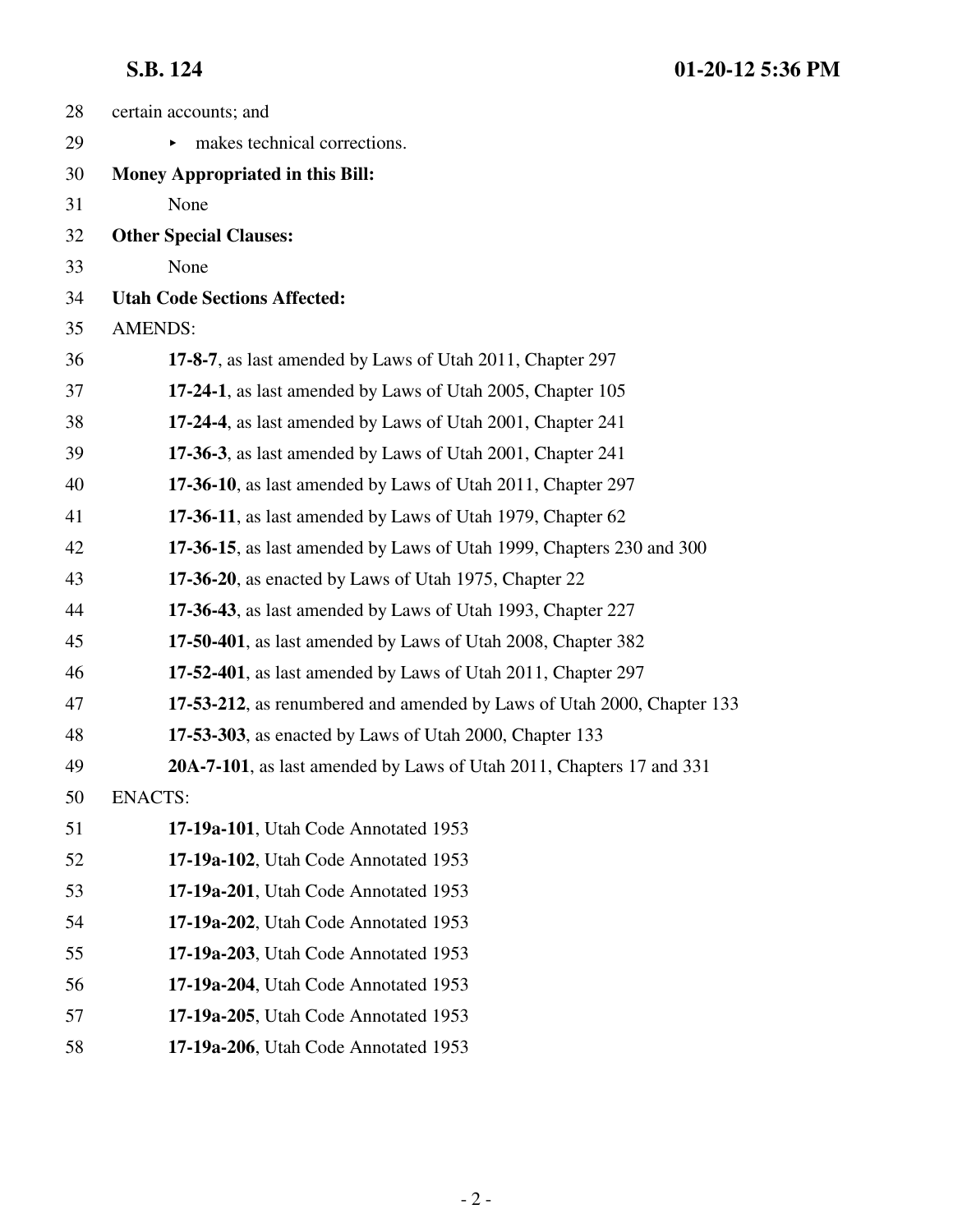| 59 | 17-19a-207, Utah Code Annotated 1953                                      |
|----|---------------------------------------------------------------------------|
| 60 | 17-19a-208, Utah Code Annotated 1953                                      |
| 61 | 17-19a-209, Utah Code Annotated 1953                                      |
| 62 | 17-19a-301, Utah Code Annotated 1953                                      |
| 63 | 17-19a-401, Utah Code Annotated 1953                                      |
| 64 | <b>REPEALS:</b>                                                           |
| 65 | 17-19-1, as last amended by Laws of Utah 1996, Chapter 212                |
| 66 | 17-19-3, as last amended by Laws of Utah 2001, Chapter 241                |
| 67 | 17-19-5, as last amended by Laws of Utah 1996, Chapter 212                |
| 68 | 17-19-6, Utah Code Annotated 1953                                         |
| 69 | 17-19-7, as last amended by Laws of Utah 2011, Chapter 297                |
| 70 | 17-19-8, Utah Code Annotated 1953                                         |
| 71 | 17-19-9, Utah Code Annotated 1953                                         |
| 72 | 17-19-12, as last amended by Laws of Utah 1996, Chapter 212               |
| 73 | 17-19-13, as last amended by Laws of Utah 1993, Chapter 227               |
| 74 | 17-19-14, as last amended by Laws of Utah 2011, Chapter 297               |
| 75 | 17-19-19, as last amended by Laws of Utah 2001, Chapter 241               |
| 76 | 17-19-28, Utah Code Annotated 1953                                        |
| 77 | 17-19-29, as enacted by Laws of Utah 1996, Chapter 212                    |
| 78 |                                                                           |
| 70 | $\mathbf{D}_{\alpha}$ it exacted by the Leoiglature of the state of Utaly |

*Be it enacted by the Legislature of the state of Utah:*

80 Section 1. Section **17-8-7** is amended to read:

### **17-8-7. Declaration of drought emergency -- Appropriation -- Tax levy.**

82 The county legislative body of each county may at any regular meeting or at a special 83 meeting called for such purpose, declare that an emergency drought exists in said county; and 84 thereupon may appropriate from the money not otherwise appropriated in the county general 85 fund such funds as shall be necessary for the gathering of information upon, and aiding in any 86 program for increased precipitation within said county or in conjunction with any other county 87 or counties, or that if there are not sufficient funds available in the county general fund for such 88 purpose, the county legislative body may, during any such emergency so declared by them, 89 assess, levy, and direct the county to collect annually to aid in any program of increased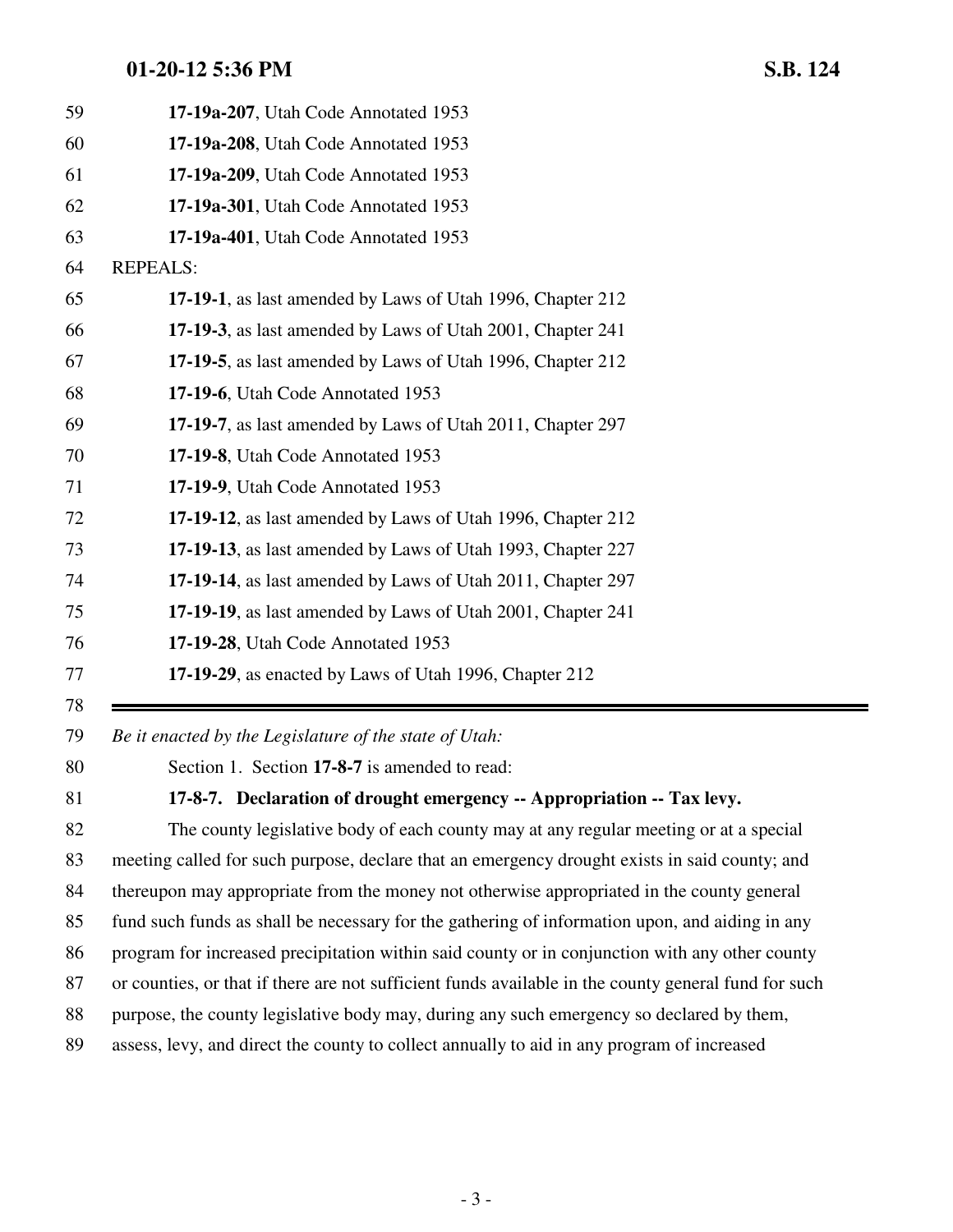| 90  | precipitation. The provisions of [Sections 17-19-1 to 17-19-28] Chapter 19a, County Auditor      |
|-----|--------------------------------------------------------------------------------------------------|
| 91  | relating to budgeting do not apply to appropriations necessitated by such an emergency.          |
| 92  | Section 2. Section 17-19a-101 is enacted to read:                                                |
| 93  | <b>CHAPTER 19a. COUNTY AUDITOR</b>                                                               |
| 94  | <b>Part 1. General Provisions</b>                                                                |
| 95  | 17-19a-101. Title.                                                                               |
| 96  | This chapter is known as "County Auditor."                                                       |
| 97  | Section 3. Section 17-19a-102 is enacted to read:                                                |
| 98  | 17-19a-102. Definitions.                                                                         |
| 99  | (1) "Account" or "accounting" means:                                                             |
| 100 | (a) the systematic recording, classification, or summarizing of a financial transaction or       |
| 101 | event; and                                                                                       |
| 102 | (b) the interpretation or presentation of the result of an action described in Subsection        |
| 103 | $(1)(a)$ .                                                                                       |
| 104 | (2) "Audit" or "auditing" means an examination that is a formal analysis of a county             |
| 105 | account or county financial record:                                                              |
| 106 | (a) to verify accuracy, completeness, or compliance with an internal control;                    |
| 107 | (b) to give a fair presentation of a county's financial status; and                              |
| 108 | (c) that conforms to the uniform classification of accounts established by the state             |
| 109 | auditor.                                                                                         |
| 110 | (3) "Book" means a financial record of the county, regardless of a record's format.              |
| 111 | (4) (a) "Budget" or "budgeting" means a process or activity conducted by the budget              |
| 112 | officer related to the preparation or presentation of a proposed or tentative budget as provided |
| 113 | in Chapter 36, Uniform Fiscal Procedures Act for Counties.                                       |
| 114 | (b) "Budget" or "budgeting" includes:                                                            |
| 115 | (i) a revenue projection;                                                                        |
| 116 | (ii) a budget request compilation; or                                                            |
| 117 | (iii) the performance of an activity described in Subsection $(4)(b)(i)$ or (ii).                |
| 118 | (5) "Budget officer" means a person described in Section 17-19a-204.                             |
| 119 | (6) (a) "Claim" means under the color of law:                                                    |
| 120 | (i) a demand presented for money or damages; or                                                  |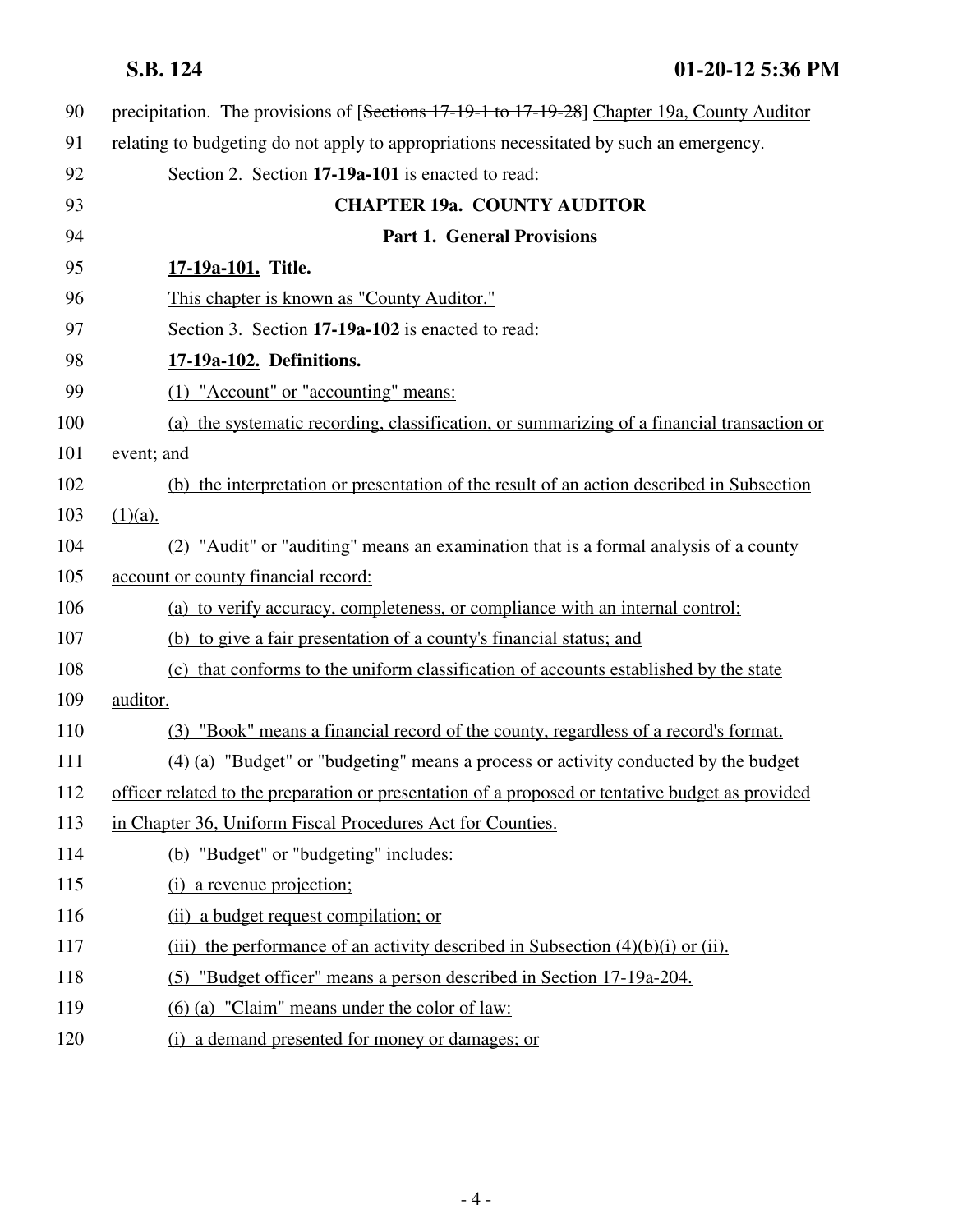| 121 | (ii) a cause of action presented for money or damages.                                             |
|-----|----------------------------------------------------------------------------------------------------|
| 122 | (b) "Claim" does not mean a routine, uncontested, or regular payment, including a bill,            |
| 123 | purchase, or payroll.                                                                              |
| 124 | (7) "Performance audit" means a review and audit as described in Subsection                        |
| 125 | 17-19a-207(3) of a county program, county operation, county management system, or county           |
| 126 | agency to:                                                                                         |
| 127 | (a) review procedures, activities, or policies; and                                                |
| 128 | (b) determine whether the county is achieving the best levels of economy, efficiency,              |
| 129 | effectiveness, and compliance.                                                                     |
| 130 | Section 4. Section 17-19a-201 is enacted to read:                                                  |
| 131 | Part 2. Qualifications, Powers, and Duties                                                         |
| 132 | 17-19a-201. Qualifications for office.                                                             |
| 133 | In addition to the requirements listed in Section 17-16-1, a person filing a declaration           |
| 134 | for candidacy for the office of county auditor in a first class county shall be a certified public |
| 135 | accountant licensed in Utah.                                                                       |
| 136 | Section 5. Section 17-19a-202 is enacted to read:                                                  |
| 137 | 17-19a-202. Seal.                                                                                  |
| 138 | (1) The county legislative body shall furnish the auditor a seal in accordance with                |
| 139 | Subsection (2).                                                                                    |
| 140 | (2) The seal shall contain or be impressed with:                                                   |
| 141 | (a) the name of the county; and                                                                    |
| 142 | (b) "State of Utah, County Auditor."                                                               |
| 143 | Section 6. Section 17-19a-203 is enacted to read:                                                  |
| 144 | 17-19a-203. General duties.                                                                        |
| 145 | A county auditor shall perform:                                                                    |
| 146 | (1) in accordance with Section 17-19a-206, an accounting duty or service described in              |
| 147 | this chapter or otherwise required by law in accordance with generally accepted government         |
| 148 | accounting standards;                                                                              |
| 149 | (2) an auditing duty or service described in this chapter or otherwise required by law in          |
| 150 | accordance with generally accepted government auditing standards; and                              |
| 151 | (3) other duties as may be required by law.                                                        |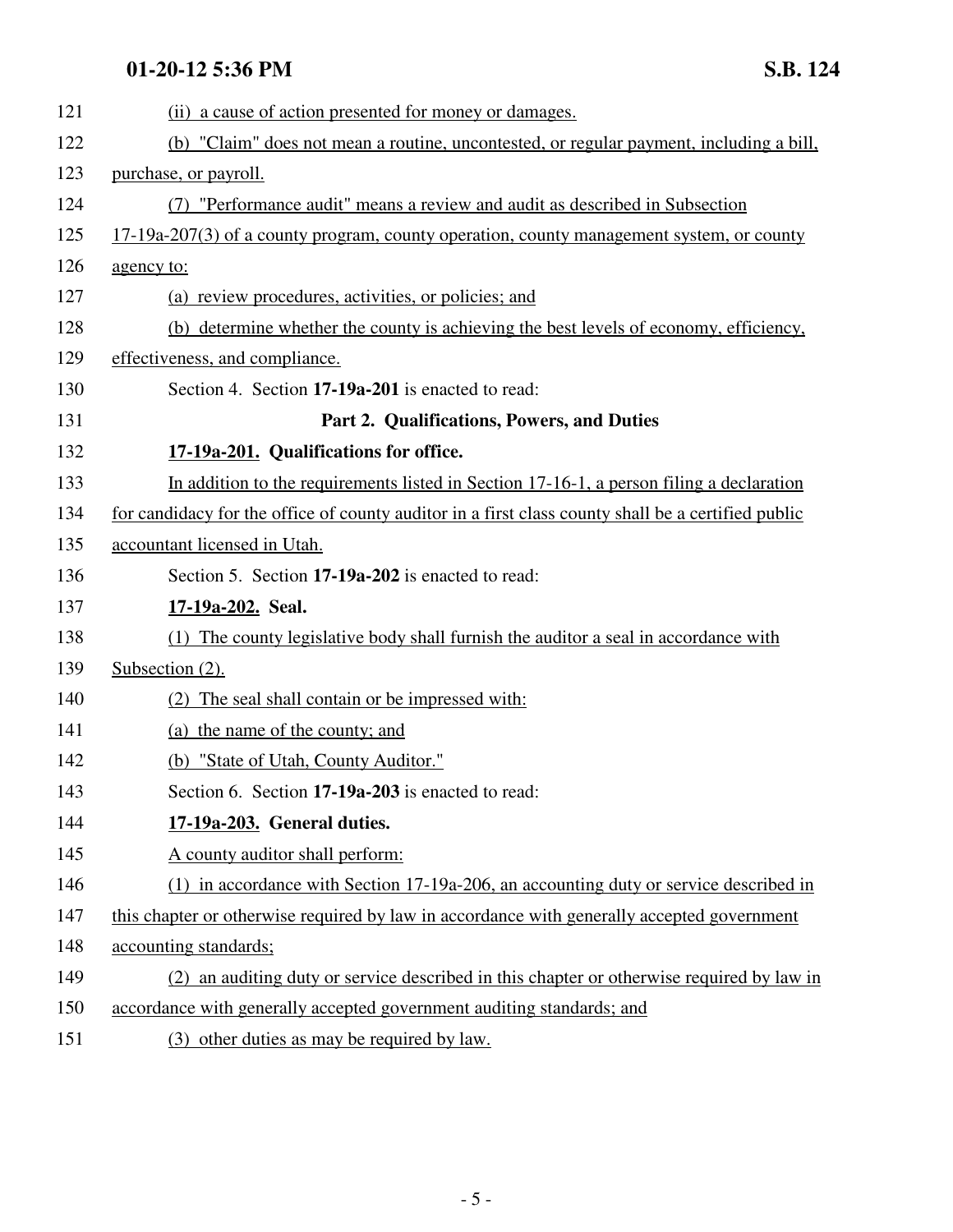| 152 | Section 7. Section 17-19a-204 is enacted to read:                                            |
|-----|----------------------------------------------------------------------------------------------|
| 153 | 17-19a-204. Budget officer.                                                                  |
| 154 | The budget officer of a county is designated by:                                             |
| 155 | (1) in a county commission form of government described in Section 17-52-501 or an           |
| 156 | expanded county commission form of government described in Section 17-52-502, the county     |
| 157 | commission;                                                                                  |
| 158 | (2) in the county executive-council form of government described in Section                  |
| 159 | 17-52-504, the county executive; or                                                          |
| 160 | (3) in the council-manager form of government described in Section 17-52-505, the            |
| 161 | county council.                                                                              |
| 162 | Section 8. Section 17-19a-205 is enacted to read:                                            |
| 163 | 17-19a-205. Auditing services.                                                               |
| 164 | $(1)$ (a) Except as provided in Subsection (1)(b) and subject to Subsection (2), a county    |
| 165 | auditor is authorized to audit the financial records and accounts of a:                      |
| 166 | (i) county office;                                                                           |
| 167 | (ii) county department;                                                                      |
| 168 | (iii) county division;                                                                       |
| 169 | (iv) county justice court; or                                                                |
| 170 | (v) any other county entity.                                                                 |
| 171 | (b) The county auditor may not audit the auditor's own office, including any of the          |
| 172 | county auditor's financial records or accounts.                                              |
| 173 | (2) The county auditor shall perform an audit:                                               |
| 174 | (a) as needed, as defined by good management practices and the standards of the              |
| 175 | profession; and                                                                              |
| 176 | (b) based on the auditor's professional judgement, taking into account considerations        |
| 177 | related to risk and materiality.                                                             |
| 178 | (3) Nothing in this section may be construed to affect a county legislative body's           |
| 179 | authority under Section 17-53-212 or a county executive's authority under Section 17-53-303. |
| 180 | Section 9. Section 17-19a-206 is enacted to read:                                            |
| 181 | 17-19a-206. Accounting services.                                                             |
| 182 | (1) Except as provided in Subsection (2), the county auditor shall provide accounting        |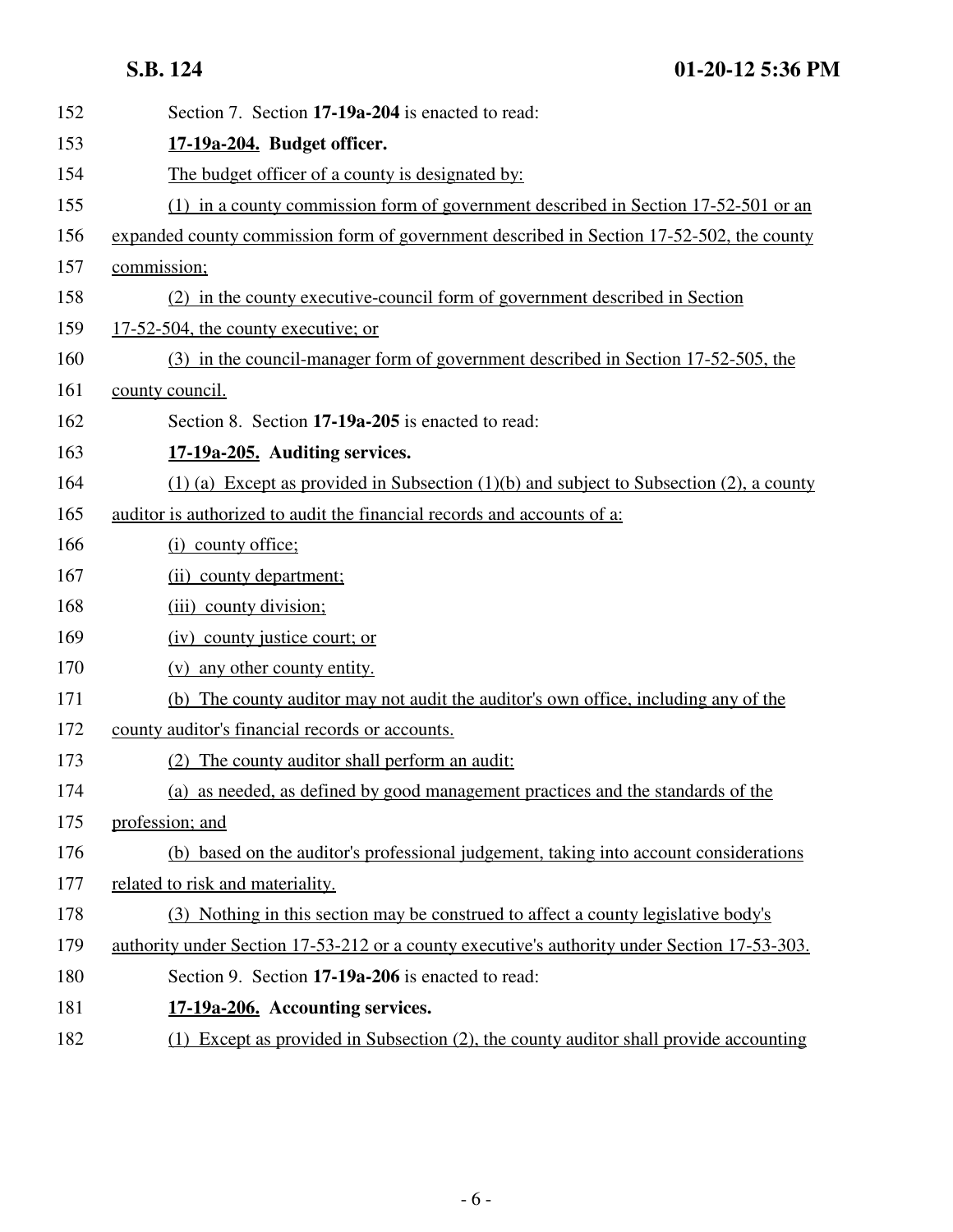| 183 | services for the county as established by ordinance.                                          |
|-----|-----------------------------------------------------------------------------------------------|
| 184 | (2) The county legislative body may, by ordinance, delegate an accounting service             |
| 185 | provided for or executed on behalf of the entire county:                                      |
| 186 | (a) to the county executive; or                                                               |
| 187 | (b) to an office's or department's officer or director.                                       |
| 188 | (3) If a county legislative body delegates an accounting service in accordance with           |
| 189 | Subsection (2), the legislative body shall make the delegation:                               |
| 190 | (a) in accordance with good management practice to foster effectiveness, efficiency,          |
| 191 | and the adequate protection of a county asset; and                                            |
| 192 | (b) by considering appropriate checks and balances within county government.                  |
| 193 | Section 10. Section 17-19a-207 is enacted to read:                                            |
| 194 | 17-19a-207. Performance audit services.                                                       |
| 195 | $(1)$ (a) A county auditor shall, under the direction and supervision of the county           |
| 196 | legislative body or county executive and subject to Subsections $(1)(b)$ and $(2)$ , provide  |
| 197 | performance audit services for a county office, department, division, or other county entity. |
| 198 | (b) A county auditor may not conduct a performance audit of the auditor's own office.         |
| 199 | (2) The county legislative body or county executive shall establish the goals, nature,        |
| 200 | and limitations of a performance audit and related services.                                  |
| 201 | (3) A performance audit conducted in accordance with this section shall include a             |
| 202 | review and audit of the following:                                                            |
| 203 | (a) the honesty and integrity of financial and other affairs;                                 |
| 204 | (b) the accuracy and reliability of financial and management reports;                         |
| 205 | (c) the adequacy of financial controls to safeguard public funds;                             |
| 206 | (d) the management and staff adherence to statute, ordinance, policies, and legislative       |
| 207 | intent;                                                                                       |
| 208 | (e) the economy, efficiency, and effectiveness of operational performance;                    |
| 209 | (f) the accomplishment of intended objectives; and                                            |
| 210 | (g) whether management, financial, and information systems are adequate and                   |
| 211 | effective.                                                                                    |
| 212 | Section 11. Section 17-19a-208 is enacted to read:                                            |
| 213 | 17-19a-208. Management of financial records -- Disposal of records.                           |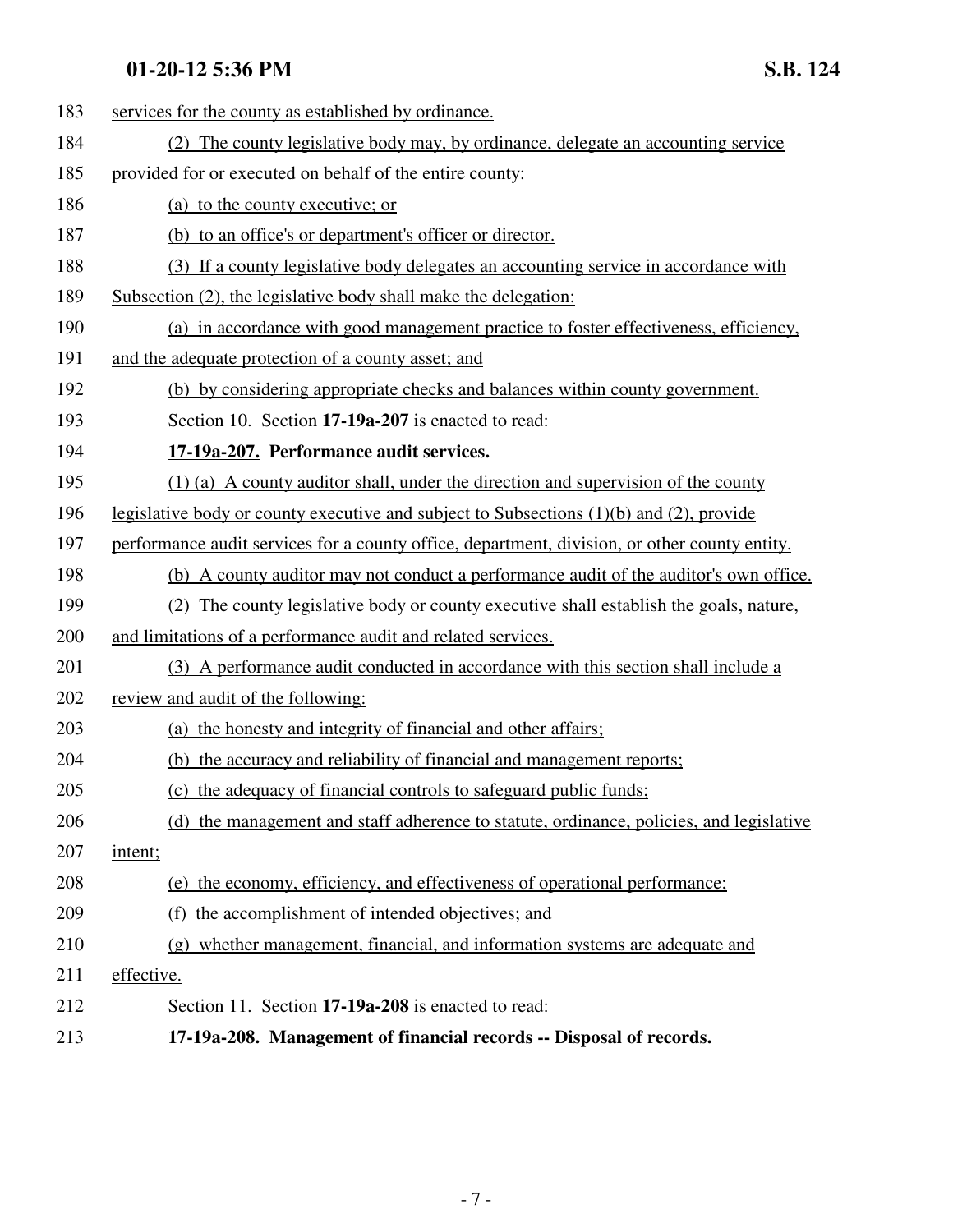| 214 | (1) A county auditor shall:                                                                       |
|-----|---------------------------------------------------------------------------------------------------|
| 215 | (a) maintain the books of the county in such a manner as will show the amount of                  |
| 216 | receipts from and disbursement of a county office, department, division, or other county entity;  |
| 217 | (b) keep accounts current with the county treasurer.                                              |
| 218 | (c) preserve a document, book, record, or paper that the county legislative body                  |
| 219 | requires the auditor to keep in the auditor's office; and                                         |
| 220 | (d) make an item described in Subsection $(1)(c)$ available for public inspection during          |
| 221 | office hours.                                                                                     |
| 222 | (2) The county auditor shall, in accordance with Title 63G, Chapter 2, Government                 |
| 223 | Records Access and Management Act, remove from the auditor's files and destroy or otherwise       |
| 224 | dispose of:                                                                                       |
| 225 | (a) fee statements of a county officer;                                                           |
| 226 | (b) county warrants; and                                                                          |
| 227 | (c) claims against the county.                                                                    |
| 228 | Section 12. Section 17-19a-209 is enacted to read:                                                |
| 229 | 17-19a-209. Reporting -- State treasurer -- County legislative body.                              |
| 230 | (1) On or before the last day of each month, the county auditor shall submit a report to          |
| 231 | the state treasurer regarding the collection, care, and disbursement of state money by the county |
| 232 | during the preceding month.                                                                       |
| 233 | (2) The county auditor and the county treasurer shall, as required by the county                  |
| 234 | legislative body, make a joint report to the county executive and the county legislative body     |
| 235 | accounting for the financial condition of the county.                                             |
| 236 | Section 13. Section 17-19a-301 is enacted to read:                                                |
| 237 | Part 3. Payments and Warrants                                                                     |
| 238 | 17-19a-301. Payments and warrants.                                                                |
| 239 | $(1)$ (a) Subject to Subsection (1)(b), if a debt or demand against a county is fixed by          |
| 240 | <u>law, the debt or demand shall be paid by:</u>                                                  |
| 241 | (i) subject to Subsection $(2)(a)$ , a warrant drawn by the county auditor or the county          |
| 242 | treasurer; or                                                                                     |
| 243 | (ii) subject to Subsection $(2)(b)$ , a check or other payment mechanism as may be                |
| 244 | adopted in accordance with Chapter 36, Uniform Fiscal Procedures Act for Counties.                |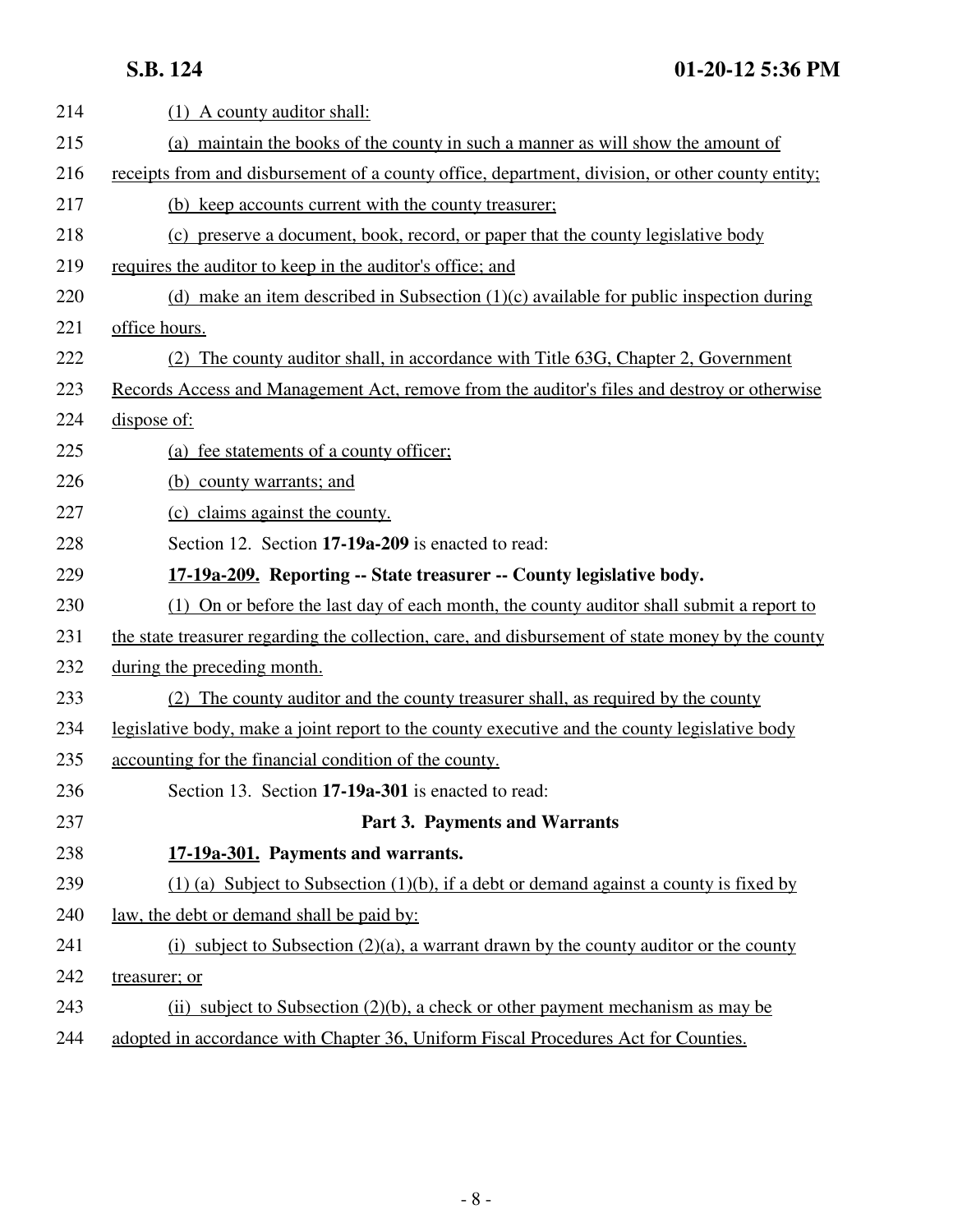| 245 | (b) Subsection $(1)(a)$ does not apply to a debt or demand against the county that is, in   |
|-----|---------------------------------------------------------------------------------------------|
| 246 | accordance with law, audited by another person or tribunal.                                 |
| 247 | $(2)$ (a) The county auditor shall:                                                         |
| 248 | (i) distinctly specify on a warrant the liability for which the warrant is made and when    |
| 249 | the liability accrued; and                                                                  |
| 250 | (ii) notify the county treasurer:                                                           |
| 251 | $(A)$ as described in Subsection $(3)(b)$ , of the date, amount, payee of, and number       |
| 252 | assigned to a warrant; and                                                                  |
| 253 | (B) of the aggregate amount of all contemporaneous payments by warrant.                     |
| 254 | (b) The county auditor shall notify the county treasurer and county executive:              |
| 255 | $(i)$ as described in Subsection $(3)(b)$ , of the amount and payee of all payments made by |
| 256 | check or other payment mechanism;                                                           |
| 257 | (ii) as described in Subsection $(3)(b)$ , the date of and number assigned to a check or    |
| 258 | other payment mechanism; and                                                                |
| 259 | (iii) the aggregate amount of a contemporaneous payment.                                    |
| 260 | $(3)$ (a) As used in this Subsection (3), "remuneration" means a warrant, check, or other   |
| 261 | payment mechanism.                                                                          |
| 262 | (b) For a remuneration issued by the county auditor, the auditor shall:                     |
| 263 | (i) number each remuneration consecutively, commencing annually on the first day of         |
| 264 | January; and                                                                                |
| 265 | (ii) state on the remuneration:                                                             |
| 266 | (A) the number of the remuneration;                                                         |
| 267 | (B) the date of payment;                                                                    |
| 268 | (C) the amount of the payment made:                                                         |
| 269 | (D) the name of the person to whom payable; and                                             |
| 270 | (E) the purpose for which the remuneration was made.                                        |
| 271 | (4) The county auditor shall dispose of a payment not presented for collection in           |
| 272 | accordance with Title 67, Chapter 4a, Unclaimed Property Act.                               |
| 273 | (5) The county legislative body may delegate by ordinance the processing of payments        |
| 274 | and warrants in accordance with Section 17-19a-206.                                         |
| 275 | Section 14. Section 17-19a-401 is enacted to read:                                          |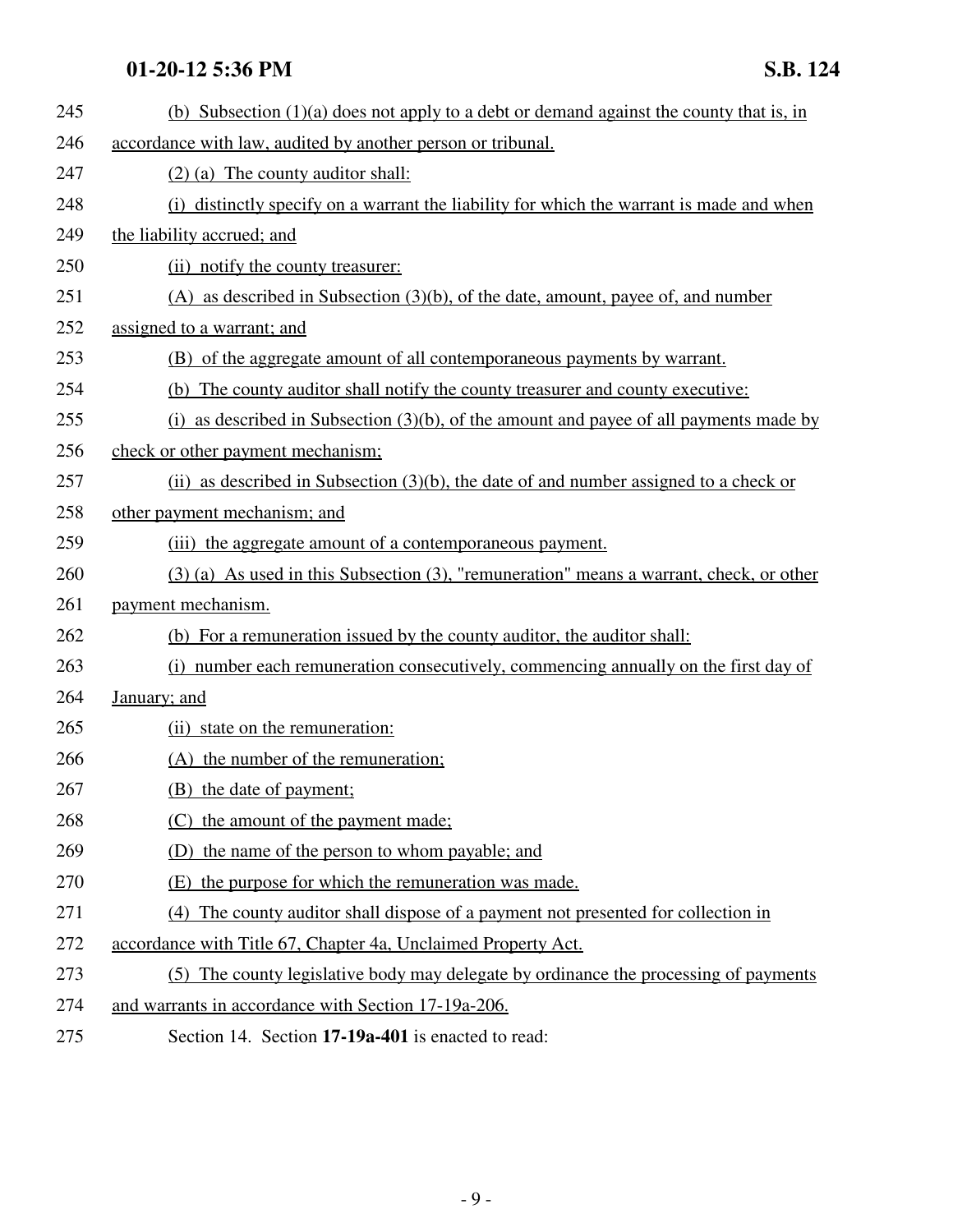| 276 | Part 4. Investigations                                                                               |
|-----|------------------------------------------------------------------------------------------------------|
| 277 | 17-19a-401. County auditor investigative powers -- Report of findings.                               |
| 278 | $(1)$ (a) A county auditor:                                                                          |
| 279 | (i) may conduct an investigation of an issue or action associated with or related to the             |
| 280 | auditor's statutory duties, including investigating a book or account of a county officer, county    |
| 281 | office, or other county entity; and                                                                  |
| 282 | (ii) may not conduct an investigation of an issue or action that is not associated with or           |
| 283 | related to the auditor's statutory duties.                                                           |
| 284 | (b) A county officer, employee, or other county administrative entity shall grant the                |
| 285 | county auditor complete and free access to a book requested by the county auditor in                 |
| 286 | accordance with Subsection $(1)(a)(i)$ .                                                             |
| 287 | (c) A county auditor, with the assistance and consent of the county or district attorney,            |
| 288 | may:                                                                                                 |
| 289 | (i) administer an oath or affirmation; or                                                            |
| 290 | (ii) issue an administrative subpoena for a witness or document necessary to the                     |
| 291 | performance of the auditor's statutory duties.                                                       |
| 292 | (2) If the county auditor, after a complete investigation, finds that a book or account of           |
| 293 | a county officer, office, or other county administrative entity is not kept in accordance to law,    |
| 294 | or that an officer, office, or other county administrative entity has made an incorrect or           |
| 295 | improper financial report, the county auditor shall prepare a report of the auditor's findings and   |
| 296 | submit a copy of the report to the county executive.                                                 |
| 297 | (3) If a county auditor, after a complete investigation, finds that a justice court judge            |
| 298 | has not kept a book or account according to law, or that the justice court judge has made an         |
| 299 | incorrect or improper financial report, the auditor shall prepare a report of the auditor's findings |
| 300 | and submit a copy of the report to the state court administrator, the county executive, and the      |
| 301 | county legislative body.                                                                             |
| 302 | Section 15. Section 17-24-1 is amended to read:                                                      |
| 303 | 17-24-1. General duties of treasurer.                                                                |
| 304 | The county treasurer shall:                                                                          |
| 305 | (1) receive all money belonging to the county and all other money by law directed to be              |
| 306 | paid to the treasurer, including proceeds of bonds, notes, or other evidences of indebtedness        |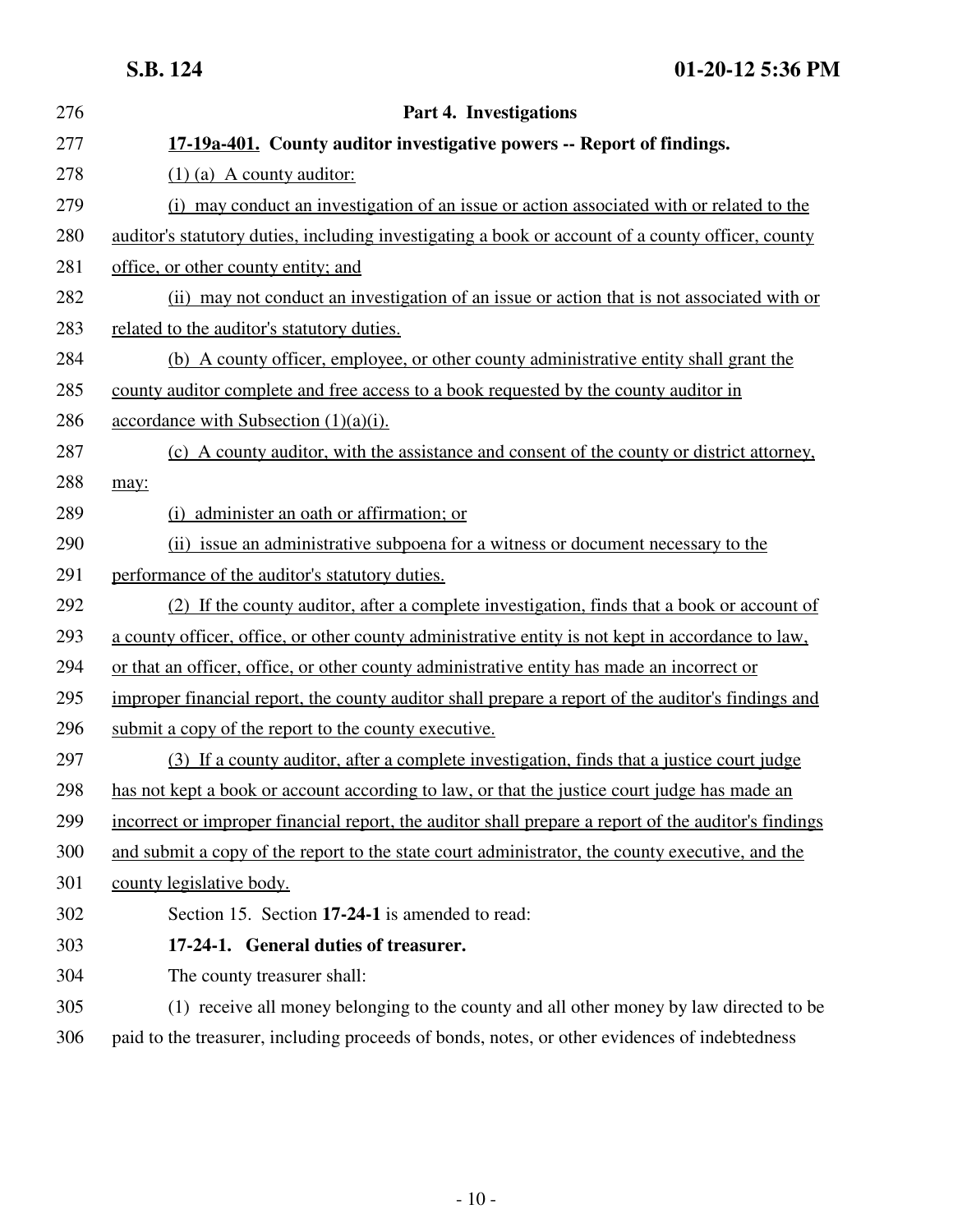| 307 | issued under Title 11, Chapter 14, Local Government Bonding Act;                                   |
|-----|----------------------------------------------------------------------------------------------------|
| 308 | (2) deposit and invest all money received under Title 51, Chapter 7, State Money                   |
| 309 | Management Act;                                                                                    |
| 310 | (3) keep a record of the receipts and expenditures of all such money;                              |
| 311 | (4) disburse county money:                                                                         |
| 312 | (a) on a county warrant issued by the county auditor; or                                           |
| 313 | (b) subject to [Sections $17-19-1$ , $17-19-3$ , and $17-19-5$ ] Section $17-19a-301$ , by a       |
| 314 | county check or such other payment mechanism as may be adopted pursuant to Chapter 36,             |
| 315 | Uniform Fiscal Procedures Act for Counties;                                                        |
| 316 | (5) perform the duties assigned to the treasurer under Title 59, Chapter 2, Part 13,               |
| 317 | Collection of Taxes;                                                                               |
| 318 | (6) perform the duties under Title 59, Chapter 2, Part 13, Collection of Taxes, that have          |
| 319 | been reassigned to the treasurer in an ordinance adopted under Section 17-16-5.5; and              |
| 320 | (7) perform other duties that are required by law or ordinance.                                    |
| 321 | Section 16. Section 17-24-4 is amended to read:                                                    |
| 322 | 17-24-4. Payment of warrants, checks, or other instruments.                                        |
| 323 | (1) When a warrant is presented for payment and there is money in the treasury, the                |
| 324 | treasurer shall pay it.                                                                            |
| 325 | (2) Upon receiving the notice from the county auditor under [Subsection]                           |
| 326 | $17-19-3(3)(b)$ ] Section 17-19a-301 and if there is adequate money in the treasury, the treasurer |
| 327 | shall, by check or other payment mechanism, make any payment not already paid by warrant.          |
| 328 | (3) Notwithstanding Subsections (1) and (2), the treasurer has no obligation to pay any            |
| 329 | warrant or to issue any check or other payment instrument before receiving the certified list      |
| 330 | under Subsection $17-20-1.7(4)$ .                                                                  |
| 331 | Section 17. Section 17-36-3 is amended to read:                                                    |
| 332 | 17-36-3. Definitions.                                                                              |
| 333 | As used in this chapter:                                                                           |
| 334 | (1) "Accrual basis of accounting" means a method where revenues are recorded when                  |
| 335 | earned and expenditures recorded when they become liabilities notwithstanding that the receipt     |
| 336 | of the revenue or payment of the expenditure may take place in another accounting period.          |
| 337 | (2) "Appropriation" means an allocation of money for a specific purpose.                           |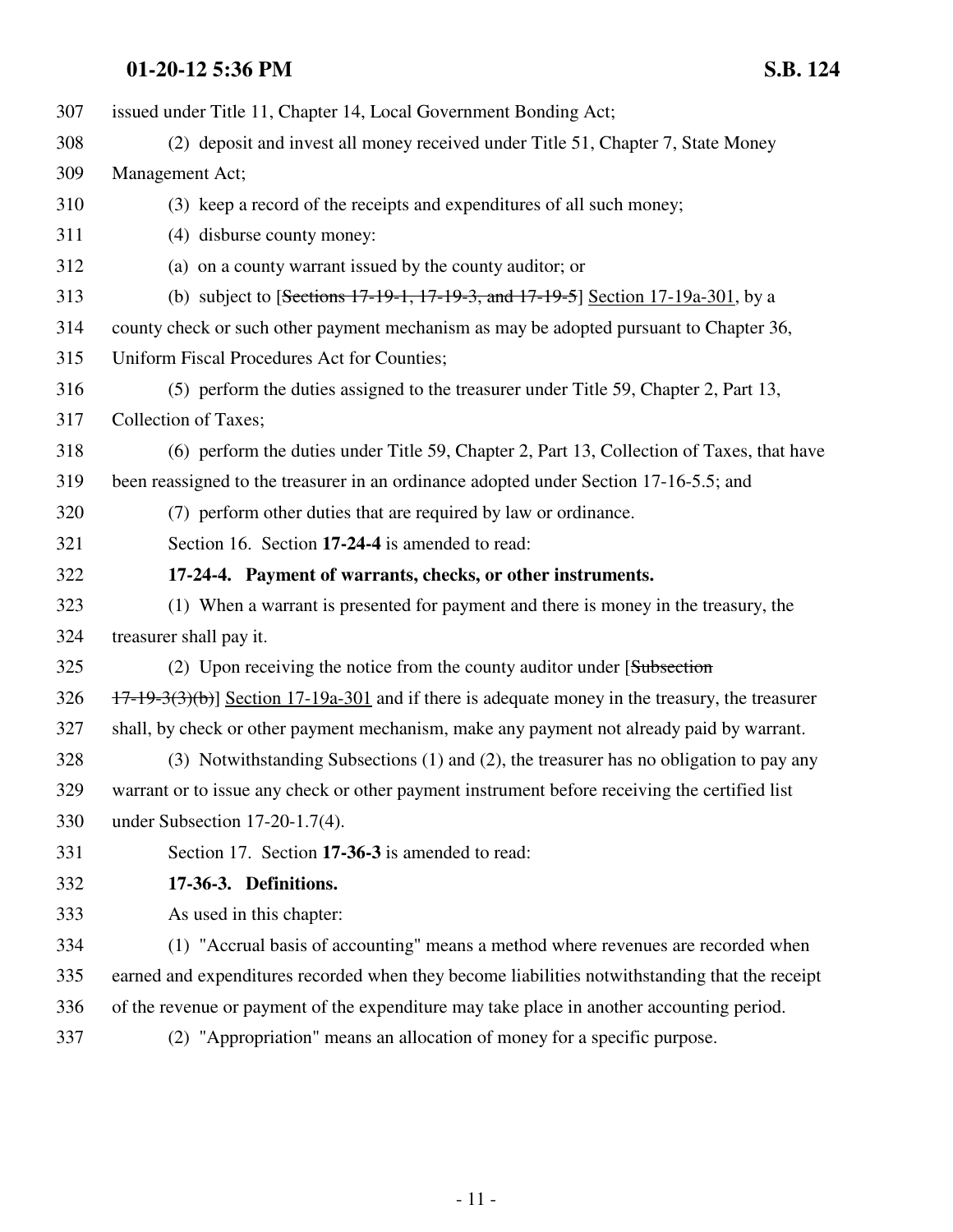| 338 | (3) (a) "Budget" means a plan for financial operations for a fiscal period, embodying         |
|-----|-----------------------------------------------------------------------------------------------|
| 339 | estimates for proposed expenditures for given purposes and the means of financing the         |
| 340 | expenditures.                                                                                 |
| 341 | (b) "Budget" may refer to the budget of a fund for which a budget is required by law, or      |
| 342 | collectively to the budgets for all those funds.                                              |
| 343 | (4) "Budgetary fund" means a fund for which a budget is required, such as those               |
| 344 | described in Section 17-36-8.                                                                 |
| 345 | (5) "Budget officer" means [the county auditor, county clerk, or county executive as          |
| 346 | provided in Subsection $17-19-19(1)$ a person described in Section $17-19a-204$ .             |
| 347 | (6) "Budget period" means the fiscal period for which a budget is prepared.                   |
| 348 | (7) "Check" means an order in a specific amount drawn upon the depositary by any              |
| 349 | authorized officer in accordance with Section [17-19-3] 17-9a-301 or 17-24-1.                 |
| 350 | (8) "Countywide service" means a service provided in both incorporated and                    |
| 351 | unincorporated areas of a county.                                                             |
| 352 | (9) "Current period" means the fiscal period in which a budget is prepared and adopted.       |
| 353 | (10) "Department" means any functional unit within a fund which carries on a specific         |
| 354 | activity.                                                                                     |
| 355 | (11) "Encumbrance system" means a method of budgetary control where part of an                |
| 356 | appropriation is reserved to cover a specific expenditure by charging obligations, such as    |
| 357 | purchase orders, contracts, or salary commitments to an appropriation account. An expenditure |
| 358 | ceases to be an encumbrance when paid or when the actual liability is entered in the books of |
| 359 | account.                                                                                      |
| 360 | (12) "Estimated revenue" means any revenue estimated to be received during the                |
| 361 | budget period in any fund for which a budget is prepared.                                     |
| 362 | (13) "Fiscal period" means the annual or biennial period for recording county fiscal          |
| 363 | operations.                                                                                   |
| 364 | (14) "Fund" means an independent fiscal and accounting entity comprised of a sum of           |
| 365 | money or other resources segregated for a specific purpose or objective.                      |
| 366 | (15) "Fund balance" means the excess of the assets over liabilities, reserves, and            |
| 367 | contributions, as reflected by its books of account.                                          |
| 368 | (16) "Fund deficit" means the excess of liabilities, reserves, and contributions over its     |
|     |                                                                                               |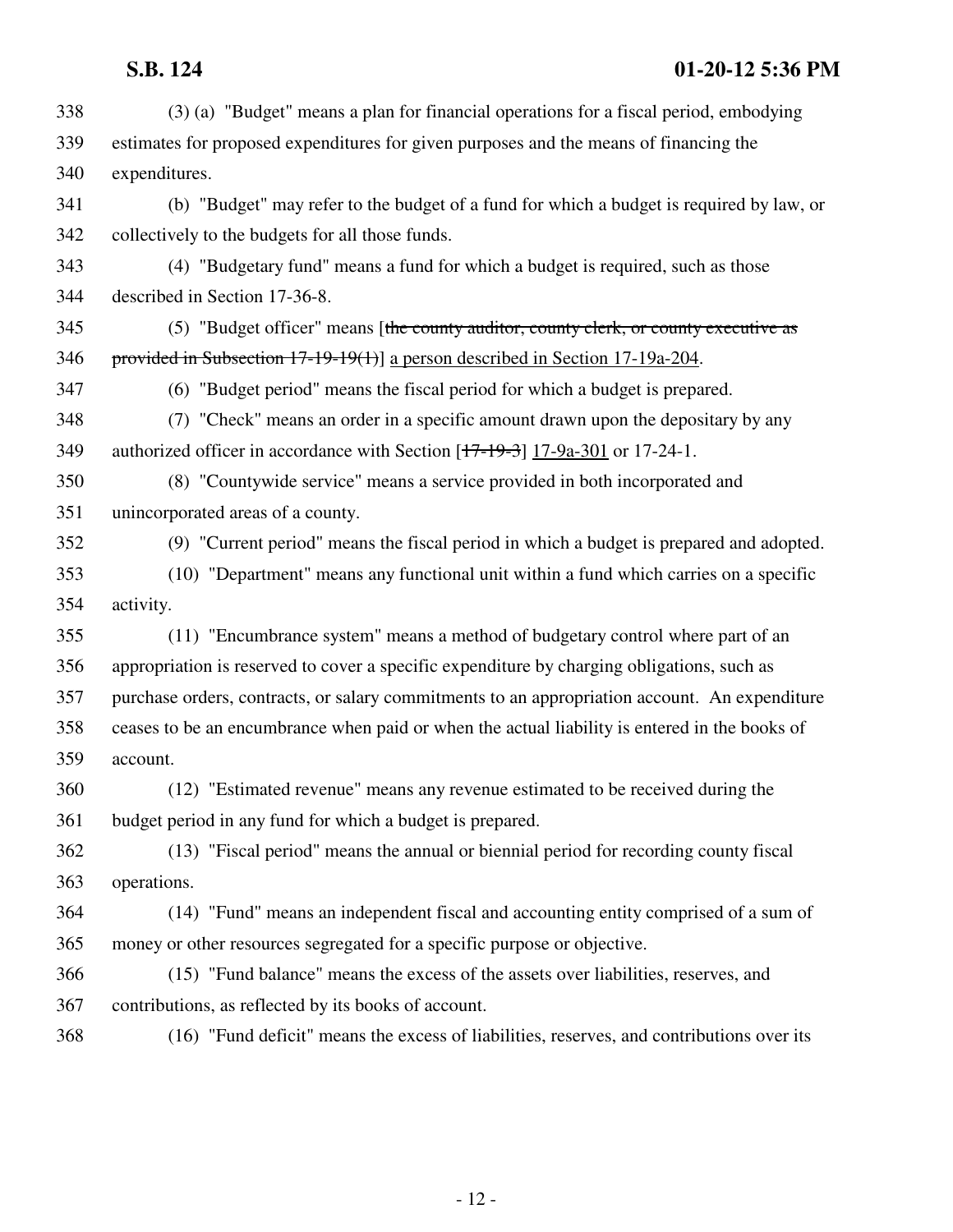369 assets, as reflected by its books of account.

370 (17) "General Fund" means the fund used to account for all receipts, disbursements, 371 assets, liabilities, reserves, fund balances, revenues, and expenditures not required to be 372 accounted for in other funds.

373 (18) "Interfund loan" means a loan of cash from one fund to another, subject to future 374 repayment; but it does not constitute an expenditure or a use of retained earnings, fund balance, 375 or unappropriated surplus of the lending fund.

376 (19) "Last completed fiscal period" means the fiscal period next preceding the current 377 period.

378 (20) "Modified accrual basis of accounting" means a method under which expenditures 379 other than accrued interest on general long-term debt are recorded at the time liabilities are 380 incurred and revenues are recorded when they become measurable and available to finance 381 expenditures of the current period.

382 (21) "Municipal capital project" means the acquisition, construction, or improvement 383 of capital assets that facilitate providing municipal service.

384 (22) "Municipal service" means a service not provided on a countywide basis and not 385 accounted for in an enterprise fund, and includes police patrol, fire protection, culinary or 386 irrigation water retail service, water conservation, local parks, sewers, sewage treatment and 387 disposal, cemeteries, garbage and refuse collection, street lighting, airports, planning and 388 zoning, local streets and roads, curb, gutter, and sidewalk maintenance, and ambulance service.

389 (23) "Retained earnings" means that part of the net earnings retained by an enterprise 390 or internal service fund which is not segregated or reserved for any specific purpose.

391 (24) "Special fund" means any fund other than the General Fund, such as those 392 described in Section 17-36-6.

393 (25) "Unappropriated surplus" means that part of a fund which is not appropriated for 394 an ensuing budget period.

395 (26) "Warrant" means an order in a specific amount drawn upon the treasurer by the 396 auditor.

397 Section 18. Section **17-36-10** is amended to read:

398 **17-36-10. Preparation of tentative budget.**

399 (1) On or before the first day of the next to last month of every fiscal period, the budget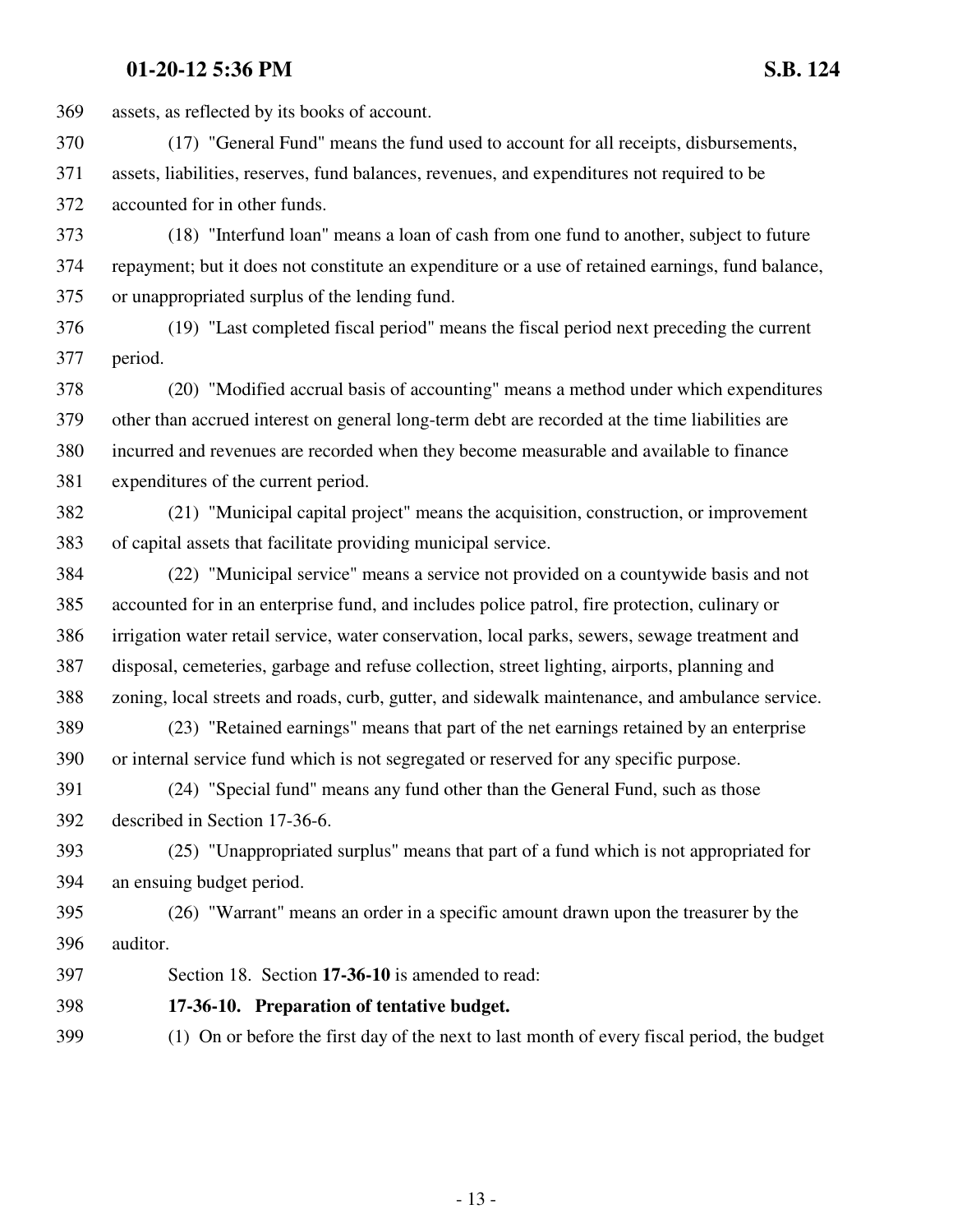- 400 officer shall prepare for the next budget period and file with the governing body a tentative
- 401 budget for each fund for which a budget is required.
- 402 (2) (a) A department for which county funds are appropriated shall file with the budget
- 403 officer not less than three months before the commencement of each fiscal year on forms
- 404 furnished by the budget officer a detailed estimate and statement of the revenue and necessary
- 405 expenditures of the department for the next budget year.
- 406 (b) The estimate and statement described in Subsection (2)(a) shall set forth:
- 407 (i) the number of persons to be regularly employed;
- 408 (ii) the kinds of service the department will perform;
- 409 (iii) the salaries and wages the department expects to pay;
- 410 (iv) the kind of work the department will perform and the improvements the
- 411 department expects to make; and
- 412 (v) the estimated cost of the service, work, and improvements.
- 413 (c) The statement shall also record performance data expressed in work units, unit
- 414 costs, man hours, and man years sufficient in detail, content, and scope to permit the budget
- 415 officer to prepare and process the county budget.
- 416 (3) In the preparation of the budget, the budget officer and all other county officers are
- 417 subject to Sections 17-36-1 through 17-36-44 and to the uniform system of budgeting,
- 418 accounting, and reporting established therein.
- 419  $\left[\frac{1}{2} + \frac{1}{2}\right]$  [4) In the tentative budget the budget officer shall set forth in tabular form:
- 420 (a) actual revenues and expenditures in the last completed fiscal period;
- 421 (b) estimated total revenues and expenditures for the current fiscal period;
- 422 (c) the estimated available revenues and expenditures for the ensuing budget period 423 computed by determining:
- 424 (i) the estimated expenditure for each fund after review of each departmental budget 425 request;
- 426 (ii) (A) the total revenue requirements of the fund;
- 427 (B) the part of the total revenue that will be derived from revenue sources other than 428 property tax; and
- 429 (C) the part of the total revenue that shall be derived from property taxes; and
- 430 (d) if required by the governing body, actual performance experience to the extent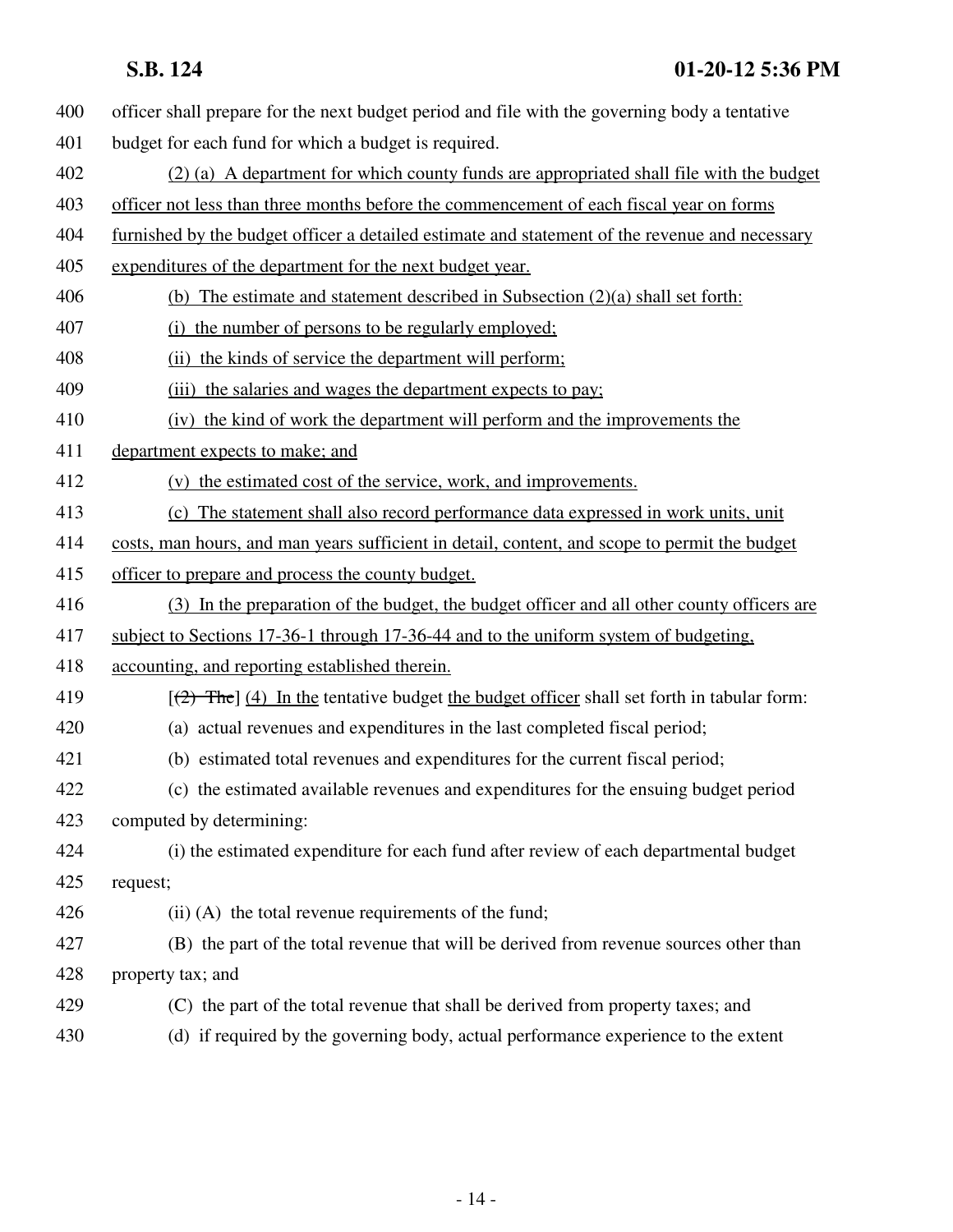431 available in work units, unit costs, man hours, and man years for each budgeted fund that

432 includes an appropriation for salaries or wages for the last completed fiscal period and the first

433 eight months of the current fiscal period if the county is on an annual fiscal period, or the first

434 20 months of the current fiscal period if the county is on a biennial fiscal period, together with

435 the total estimated performance data of like character for the current fiscal period and for the

436 ensuing budget period.

437  $\left[\left(\frac{4}{3}\right)\right]$  (5) The budget officer may recommend modification of any departmental budget 438 request under Subsection  $[\frac{(2)}{(2)}]$  (4)(c)(i) before it is filed with the governing body, if each 439 department head has been given an opportunity to be heard concerning the modification.

440  $[(4)$  Each  $(6)$  (a) A tentative budget shall contain the estimates of expenditures 441 submitted by any department together with specific work programs and other supportive data as 442 the governing body requests. [The]

443 (b) The budget officer shall include with the tentative budget [shall be accompanied] 444 by a supplementary estimate of all capital projects or planned capital projects within the budget 445 period and within the next three succeeding years.

446  $[(5)$  (a) Each] (7) (a) A budget officer that submits a tentative budget [submitted] in a 447 county with a population in excess of 25,000 determined [pursuant to] in accordance with 448 Section 17-36-4 shall [be accompanied by] include with the tentative budget a budget message 449 in explanation of the budget.

450 (b) The budget message shall contain an outline of the proposed financial policies of 451 the county for the budget period and describe the important features of the budgetary plan. It 452 shall also state the reasons for changes from the previous fiscal period in appropriation and 453 revenue items and explain any major changes in financial policy.

454 (c) A budget message for counties with a population of less than 25,000 is 455 recommended but not incumbent upon the budget officer.

456  $[(6)$  The] (8) (a) The governing body shall review, consider, and tentatively adopt a 457 tentative budget [shall be reviewed, considered, and tentatively adopted by the governing body] 458 in a regular or special meeting called for that purpose. [It may thereafter be amended or revised 459 by the governing body prior to public hearings thereon, except that no

460 (b) (i) Subject to Subsection (8)(b)(ii), the governing body may thereafter amend or

461 revise the tentative budget prior to public hearings on the tentative budget.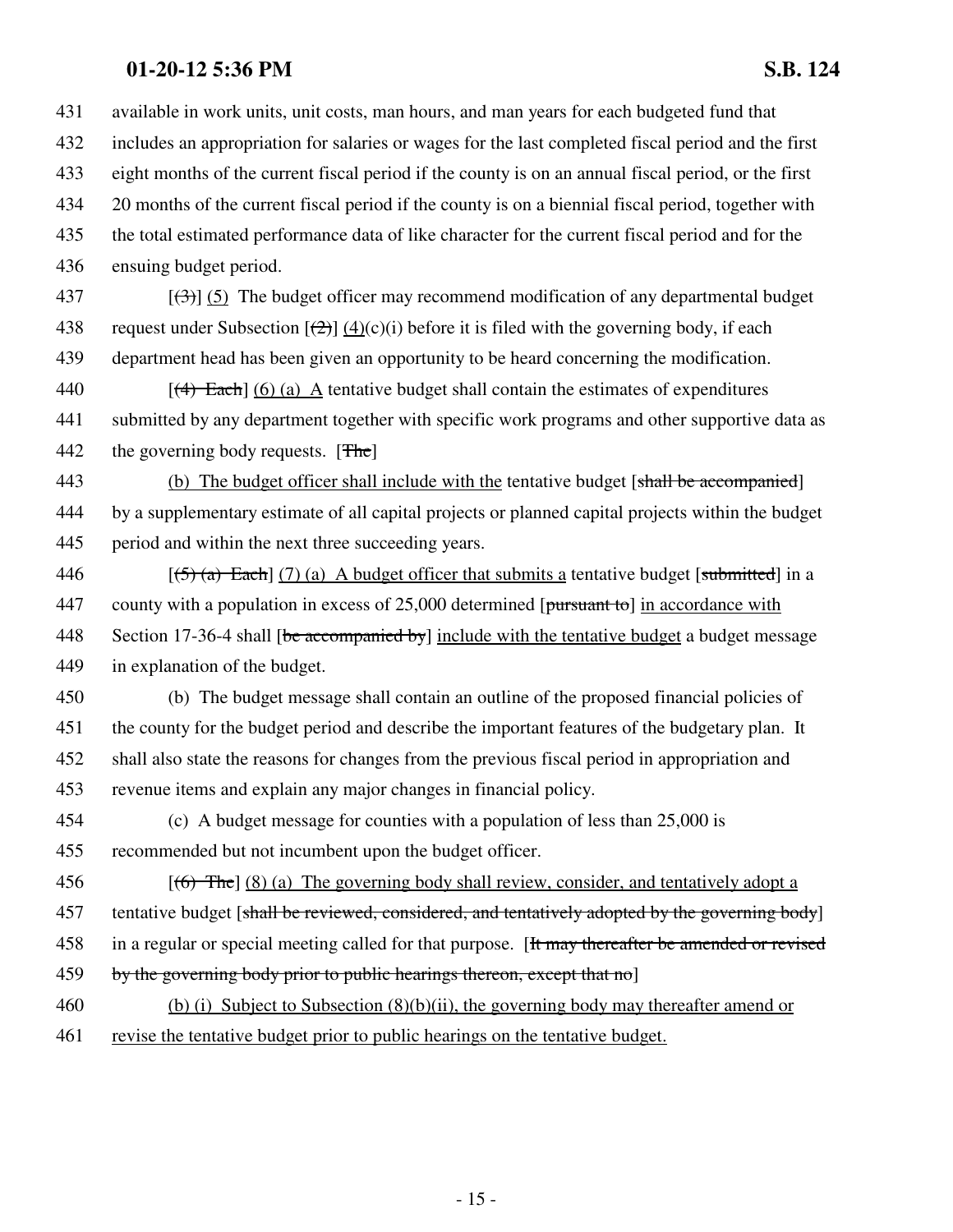| 462 | (ii) A governing body may not:                                                                      |  |  |
|-----|-----------------------------------------------------------------------------------------------------|--|--|
| 463 | (A) reduce below the required minimum an appropriation required for debt retirement                 |  |  |
| 464 | and interest; or [reduction, pursuant to Section 17-36-17, of any deficits which exist may be       |  |  |
| 465 | reduced below the required minimum.]                                                                |  |  |
| 466 | (B) reduce, in accordance with Section 17-36-17, an existing deficit.                               |  |  |
| 467 | Section 19. Section 17-36-11 is amended to read:                                                    |  |  |
| 468 | 17-36-11. Tentative budget -- Public record prior to adoption.                                      |  |  |
| 469 | The tentative budget and all supportive schedules and data shall be a public record                 |  |  |
| 470 | available for inspection during business hours at the [offices] office of the [county clerk or      |  |  |
| 471 | auditor] budget officer for at least 10 days prior to the public hearing on the adoption of a final |  |  |
| 472 | budget.                                                                                             |  |  |
| 473 | Section 20. Section 17-36-15 is amended to read:                                                    |  |  |
| 474 | 17-36-15. Adoption of budget -- Immunity.                                                           |  |  |
| 475 | $(1)$ (a) On or before the last day of each fiscal period, the governing body by resolution         |  |  |
| 476 | shall adopt the budget [which, subject to further amendment, shall thereafter be].                  |  |  |
| 477 | (b) A budget adopted in accordance with Subsection $(1)(a)$ is, unless amended, in                  |  |  |
| 478 | effect for the next fiscal period. $[A]$                                                            |  |  |
| 479 | (c) The budget officer shall:                                                                       |  |  |
| 480 | (i) certify a copy of the final budget, and of any subsequent budget amendment                      |  |  |
| 481 | [thereof, shall be certified by the budget officer and filed]; and                                  |  |  |
| 482 | (ii) file a copy with the state auditor not later than 30 days after $[tits$ adoption. A copy,      |  |  |
| 483 | similarly certified, shall be filed the day on which the governing body adopts the budget.          |  |  |
| 484 | (d) The budget officer shall file a certified copy of the budget in the office of the               |  |  |
| 485 | budget officer for inspection by the public during business hours.                                  |  |  |
| 486 | $(2)$ (a) Except as provided in Subsection (2)(b), a county officer or county employee              |  |  |
| 487 | may not file a legal action in state or federal court against the county, a department, or a county |  |  |
| 488 | officer for any matter related to the following:                                                    |  |  |
| 489 | (i) the adoption of a county budget;                                                                |  |  |
| 490 | (ii) a county appropriation;                                                                        |  |  |
| 491 | (iii) a county personnel allocation; or                                                             |  |  |
| 492 | (iv) a fund related to the county budget, a county appropriation, or a county personnel             |  |  |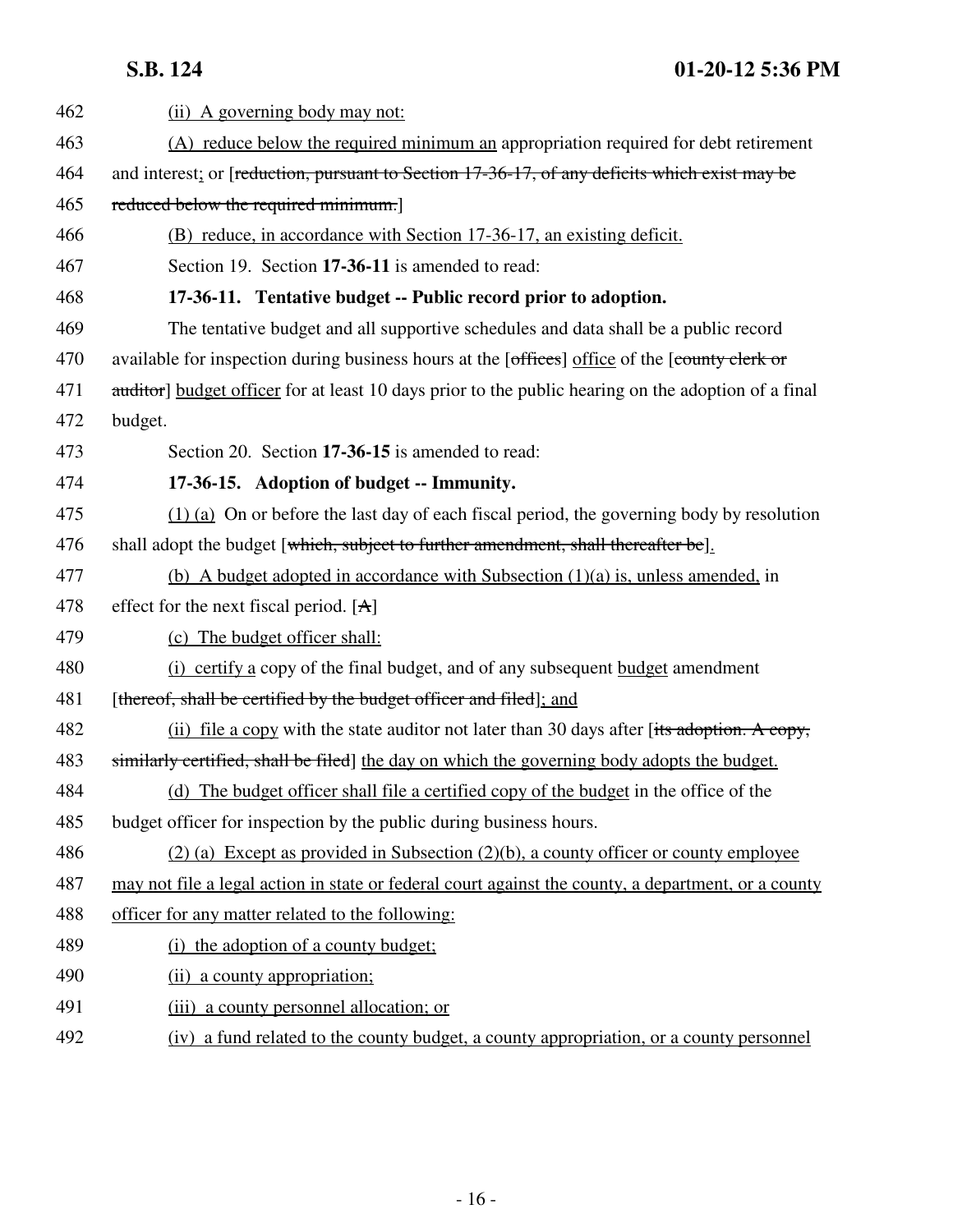| 493 | allocation.                                                                                                            |  |  |
|-----|------------------------------------------------------------------------------------------------------------------------|--|--|
| 494 | (b) A county or district attorney may enforce a procedural requirement that governs the                                |  |  |
| 495 | adoption or approval of a budget in accordance with this chapter.                                                      |  |  |
| 496 | Section 21. Section 17-36-20 is amended to read:                                                                       |  |  |
| 497 | 17-36-20. Purchases or encumbrances by purchasing agent.                                                               |  |  |
| 498 | [All purchases or all encumbrances]                                                                                    |  |  |
| 499 | (1) A person may not make a purchase or incur an encumbrance on behalf of $\left[\frac{\text{any}}{\text{a}}\right]$ a |  |  |
| 500 | county [shall be made or incurred only upon] unless that person acts in accordance with an                             |  |  |
| 501 | order by the or approval of the person duly authorized to act as purchasing agent for the                              |  |  |
| 502 | county [ <del>, except encumbrances or expenditures directly investigated and reported by the county</del>             |  |  |
| 503 | auditor and approved by the governing body].                                                                           |  |  |
| 504 | (2) Unless otherwise provided by the governing body, the budget officer or [such] the                                  |  |  |
| 505 | budget officer's agents shall serve as a purchasing agent.                                                             |  |  |
| 506 | Section 22. Section 17-36-43 is amended to read:                                                                       |  |  |
| 507 | 17-36-43. Financial administration ordinance -- Purposes.                                                              |  |  |
| 508 | The county legislative body, after consultation with the county auditor, may adopt a                                   |  |  |
| 509 | financial administration ordinance authorizing the county auditor, county executive, county                            |  |  |
| 510 | manager, or [appointed administrator], in the case of county operated hospitals or mental health                       |  |  |
| 511 | districts, an appointed administrator, to act as the financial officer for the purpose of approving:                   |  |  |
| 512 | (1) payroll checks, if the checks are prepared in accordance with a salary schedule                                    |  |  |
| 513 | established in a personnel ordinance or resolution; or                                                                 |  |  |
| 514 | (2) routine expenditures, such as utility bills, payroll-related expenses, supplies,                                   |  |  |
| 515 | materials, and payments on county-approved contracts and capital expenditures which are                                |  |  |
| 516 | referenced in the budget document and approved by an appropriation resolution adopted for the                          |  |  |
| 517 | current fiscal year.                                                                                                   |  |  |
| 518 | Section 23. Section 17-50-401 is amended to read:                                                                      |  |  |
| 519 | 17-50-401. Review of claims by county executive -- Auditor review -- Attorney                                          |  |  |
| 520 | review -- Claim requirements -- Approval or disapproval of claim -- Written explanation                                |  |  |
| 521 | of claim process.                                                                                                      |  |  |
| 522 | (1) Subject to Subsection (3), each county executive shall review each claim against                                   |  |  |
| 523 | the county and disapprove or, if payment appears to the county executive to be just, lawful, and                       |  |  |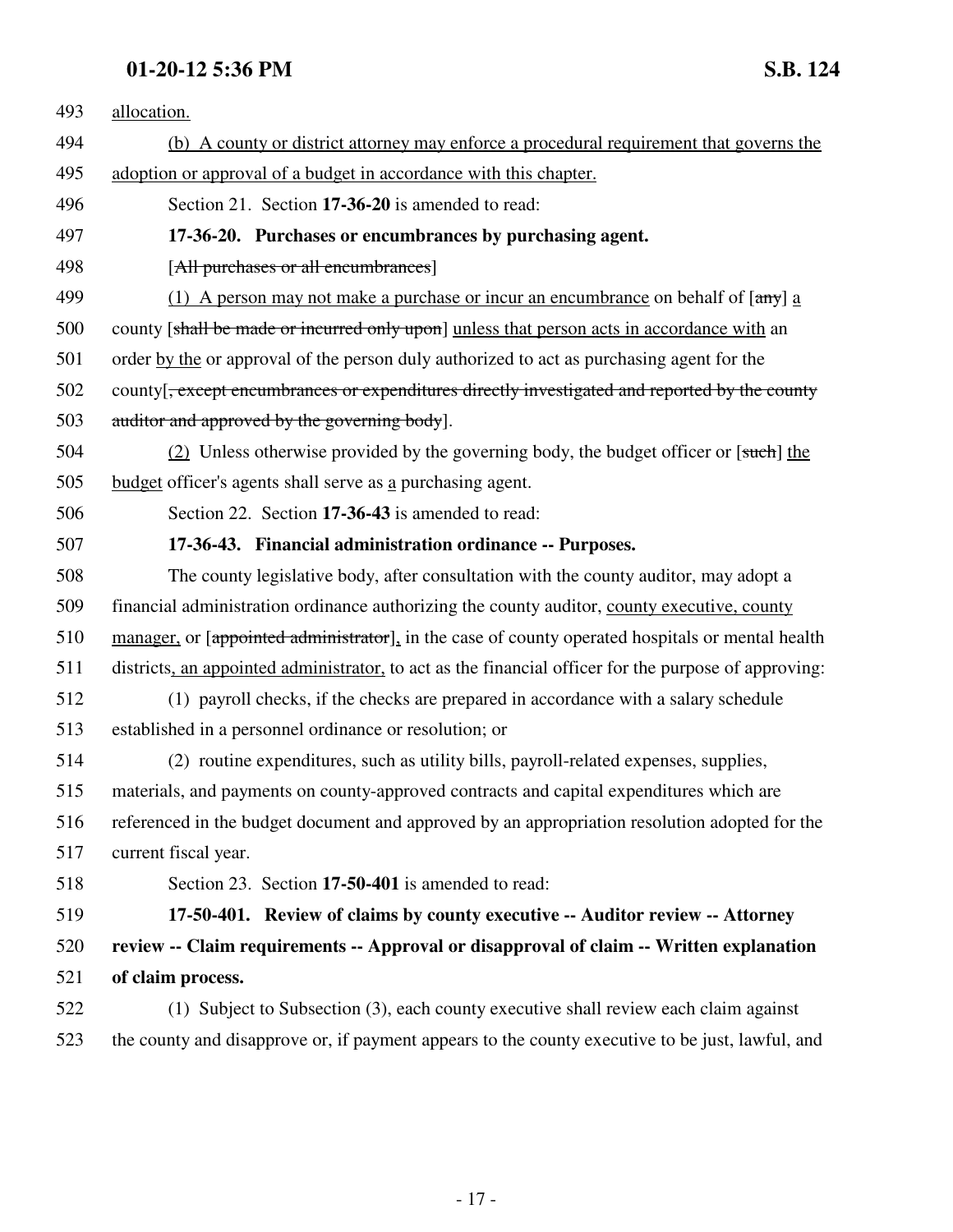524 properly due and owing, approve the claim. 525 (2) Upon receiving a notice of claim under Section 63G-7-401, the county clerk shall 526 deliver the notice of claim to the county executive. 527 (3) (a) The county executive shall forward all claims regarding liability or attorney fees 528 to the county attorney, or, in a county that has a district attorney but not a county attorney, to 529 the district attorney for the attorney's review and recommendation to the county executive 530 regarding liability and payment. 531 (b) Except as provided in Section 17-50-405, the county executive shall forward all 532 claims requesting payment for goods or services to the county auditor for the auditor's review 533 and recommendation, subject to Subsection (7), to the county executive. 534 (4) Each claim for goods or services against a county shall: 535 (a) itemize the claim, giving applicable names, dates, and particular goods provided or 536 services rendered; 537 (b) if the claim is for service of process, state the character of process served, upon 538 whom served, the number of days engaged, and the number of miles traveled; 539 (c) be duly substantiated as to its correctness and as to the fact that it is justly due; 540 (d) if the claim is for materials furnished, state to whom the materials were furnished, 541 by whom ordered, and the quantity and price agreed upon; and 542 (e) be presented to the county executive within a year after the last item of the account 543 or credit accrued. 544 (5) If the county executive refuses to hear or consider a claim because it is not properly 545 made out, the county executive shall cause notice of the refusal to be given to the claimant or 546 the claimant's agent and shall allow a reasonable amount of time for the claim to be properly 547 itemized and substantiated. 548 (6) Each county shall prepare and make available to a person submitting or intending to 549 submit a claim under this part a written explanation, in simple and easy to understand language, 550 of how to submit a claim to the county and of the county's process for receiving, reviewing, and 551 deciding a claim. 552 (7) Upon receiving a claim in accordance with Subsection (3)(b), the county auditor 553 shall: 554 (a) (i) investigate, examine, review, and inspect the claim; and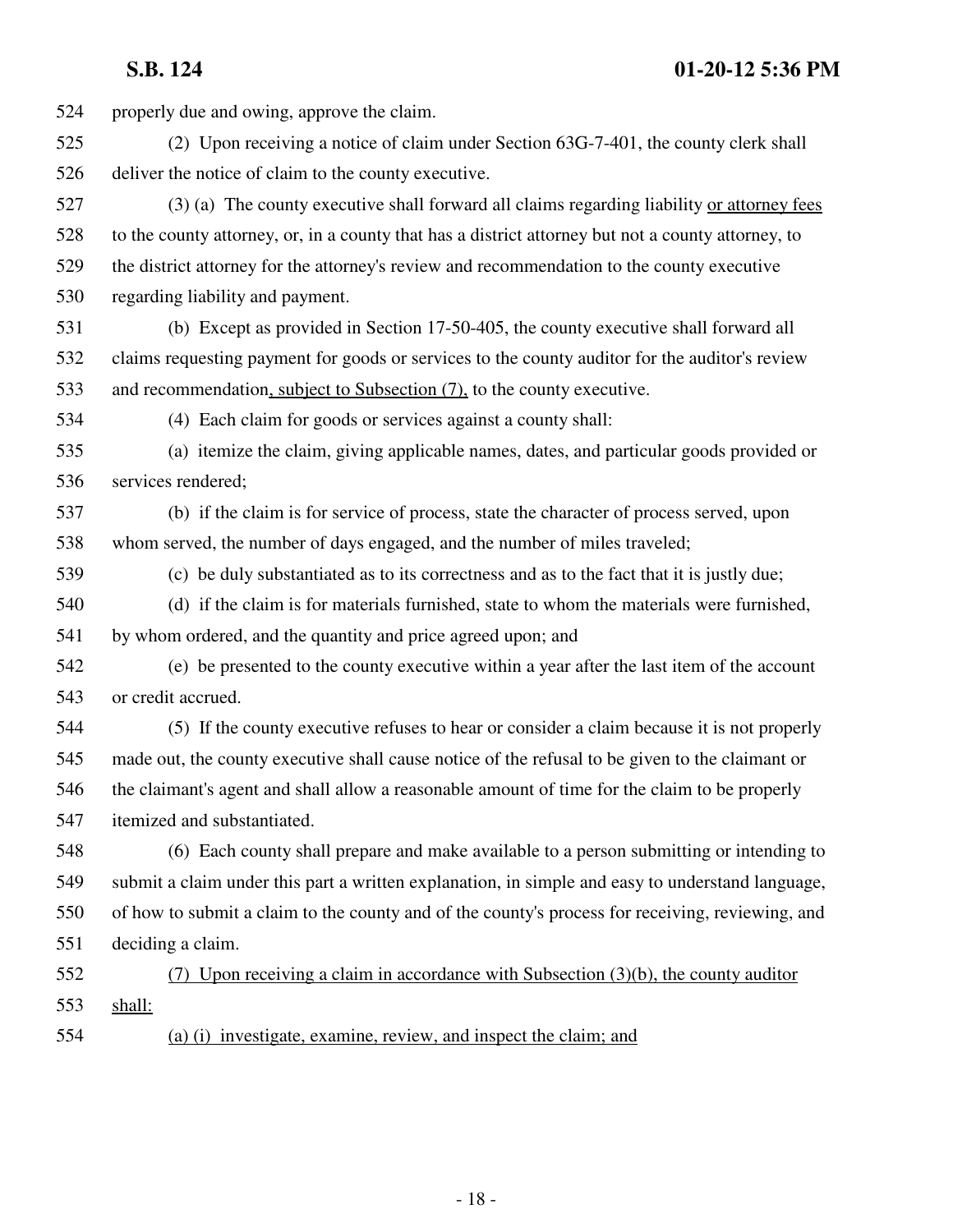| 555 | (ii) (A) recommend that the county executive approve or reject the claim; and                          |  |  |
|-----|--------------------------------------------------------------------------------------------------------|--|--|
| 556 | (B) endorse the recommendation;                                                                        |  |  |
| 557 | (b) after completing the investigation, examination, and inspection, report the claim                  |  |  |
| 558 | and the recommendation described in Subsection $(7)(a)(ii)$ to the county executive; and               |  |  |
| 559 | (c) keep a complete record of the claim, the claim recommendation, the reasons for the                 |  |  |
| 560 | recommendation, and the county executive's final action as described in Subsection (8).                |  |  |
| 561 | (8) After receiving the county or district attorney's recommendation in accordance with                |  |  |
| 562 | Subsection $(3)(a)$ , or the county auditor's recommendation in accordance with Subsection             |  |  |
| 563 | $(3)(b)$ , the county executive shall decide whether to approve or reject a claim.                     |  |  |
| 564 | $(9)$ (a) The county auditor shall pay, subject to Subsection $(9)(b)$ , a claim approved by           |  |  |
| 565 | the county executive in accordance with Subsection (8) by:                                             |  |  |
| 566 | (i) a warrant drawn by the auditor on the county treasurer in favor of the person entitled             |  |  |
| 567 | to payment; or                                                                                         |  |  |
| 568 | (ii) a county check or other payment mechanism as may be adopted in accordance with                    |  |  |
| 569 | Chapter 36, Uniform Fiscal Procedures Act for Counties.                                                |  |  |
| 570 | (b) The county auditor may not pay a claim against the county unless:                                  |  |  |
| 571 | (i) the auditor:                                                                                       |  |  |
| 572 | (A) receives from the county executive a certified list described in Subsection                        |  |  |
| 573 | $17-20-1.7(4)$ ; and                                                                                   |  |  |
| 574 | (B) has complied with the recommendation and other requirements of Subsection (7);                     |  |  |
| 575 | and                                                                                                    |  |  |
| 576 | (ii) the county executive has approved the claim in accordance with Subsection (8).                    |  |  |
| 577 | $\left[\frac{7}{7}\right]$ (10) Nothing in this section may be construed to modify the requirements of |  |  |
| 578 | Section 63G-7-401.                                                                                     |  |  |
| 579 | Section 24. Section 17-52-401 is amended to read:                                                      |  |  |
| 580 | 17-52-401. Contents of proposed optional plan.                                                         |  |  |
| 581 | (1) Each optional plan proposed under this chapter:                                                    |  |  |
| 582 | (a) shall propose the adoption of one of the forms of county government listed in                      |  |  |
| 583 | Subsection 17-52-402(1)(a);                                                                            |  |  |
| 584 | (b) shall contain detailed provisions relating to the transition from the existing form of             |  |  |
| 585 | county government to the form proposed in the optional plan, including provisions relating to          |  |  |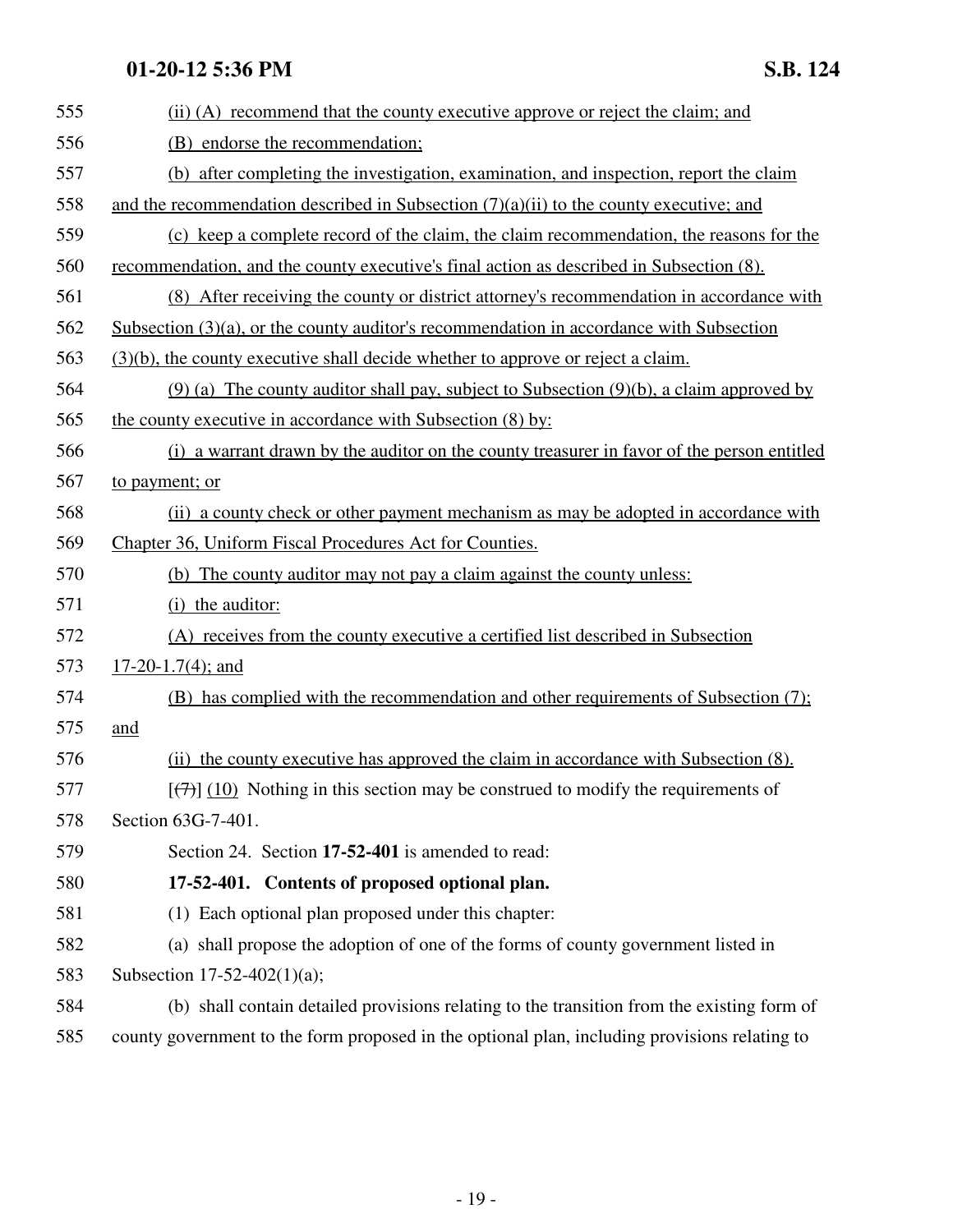| 586 | the:                                                                                                             |  |  |  |
|-----|------------------------------------------------------------------------------------------------------------------|--|--|--|
| 587 | (i) election or appointment of officers specified in the optional plan for the new form of                       |  |  |  |
| 588 | county government;                                                                                               |  |  |  |
| 589 | (ii) retention, elimination, or combining of existing offices and, if an office is                               |  |  |  |
| 590 | eliminated, the division or department of county government responsible for performing the                       |  |  |  |
| 591 | duties of the eliminated office;                                                                                 |  |  |  |
| 592 | (iii) continuity of existing ordinances and regulations;                                                         |  |  |  |
| 593 | (iv) continuation of pending legislative, administrative, or judicial proceedings;                               |  |  |  |
| 594 | (v) making of interim and temporary appointments; and                                                            |  |  |  |
| 595 | (vi) preparation, approval, and adjustment of necessary budget appropriations;                                   |  |  |  |
| 596 | (c) shall specify the date it is to become effective if adopted, which may not be earlier                        |  |  |  |
| 597 | than the first day of January next following the election of officers under the new plan; and                    |  |  |  |
| 598 | (d) notwithstanding any other provision of this title and except with respect to an                              |  |  |  |
| 599 | optional plan that proposes the adoption of the county commission or expanded county                             |  |  |  |
| 600 | commission form of government, with respect to the county budget $\left(\frac{1}{1}\right)$ may provide that the |  |  |  |
| 601 | county auditor's role is to be the budget officer, to project county revenues, and to prepare a                  |  |  |  |
| 602 | tentative budget to present to the county executive; and (ii)] shall provide that the county                     |  |  |  |
| 603 | executive's role is to prepare and present a proposed budget to the county legislative body, and                 |  |  |  |
| 604 | the county legislative body's role is to adopt a final budget.                                                   |  |  |  |
| 605 | (2) Subject to Subsection (3), an optional plan may include provisions that are                                  |  |  |  |
| 606 | considered necessary or advisable to the effective operation of the proposed optional plan.                      |  |  |  |
| 607 | (3) An optional plan may not include any provision that is inconsistent with or                                  |  |  |  |
| 608 | prohibited by the Utah Constitution or any statute.                                                              |  |  |  |
| 609 | (4) Each optional plan proposing to change the form of government to a form under                                |  |  |  |
| 610 | Section 17-52-504 or 17-52-505 shall:                                                                            |  |  |  |
| 611 | (a) provide for the same executive and legislative officers as are specified in the                              |  |  |  |
| 612 | applicable section for the form of government being proposed by the optional plan;                               |  |  |  |
| 613 | (b) provide for the election of the county council;                                                              |  |  |  |
| 614 | (c) specify the number of county council members, which shall be an odd number from                              |  |  |  |
| 615 | three to nine;                                                                                                   |  |  |  |
| 616 | (d) specify whether the members of the county council are to be elected from districts,                          |  |  |  |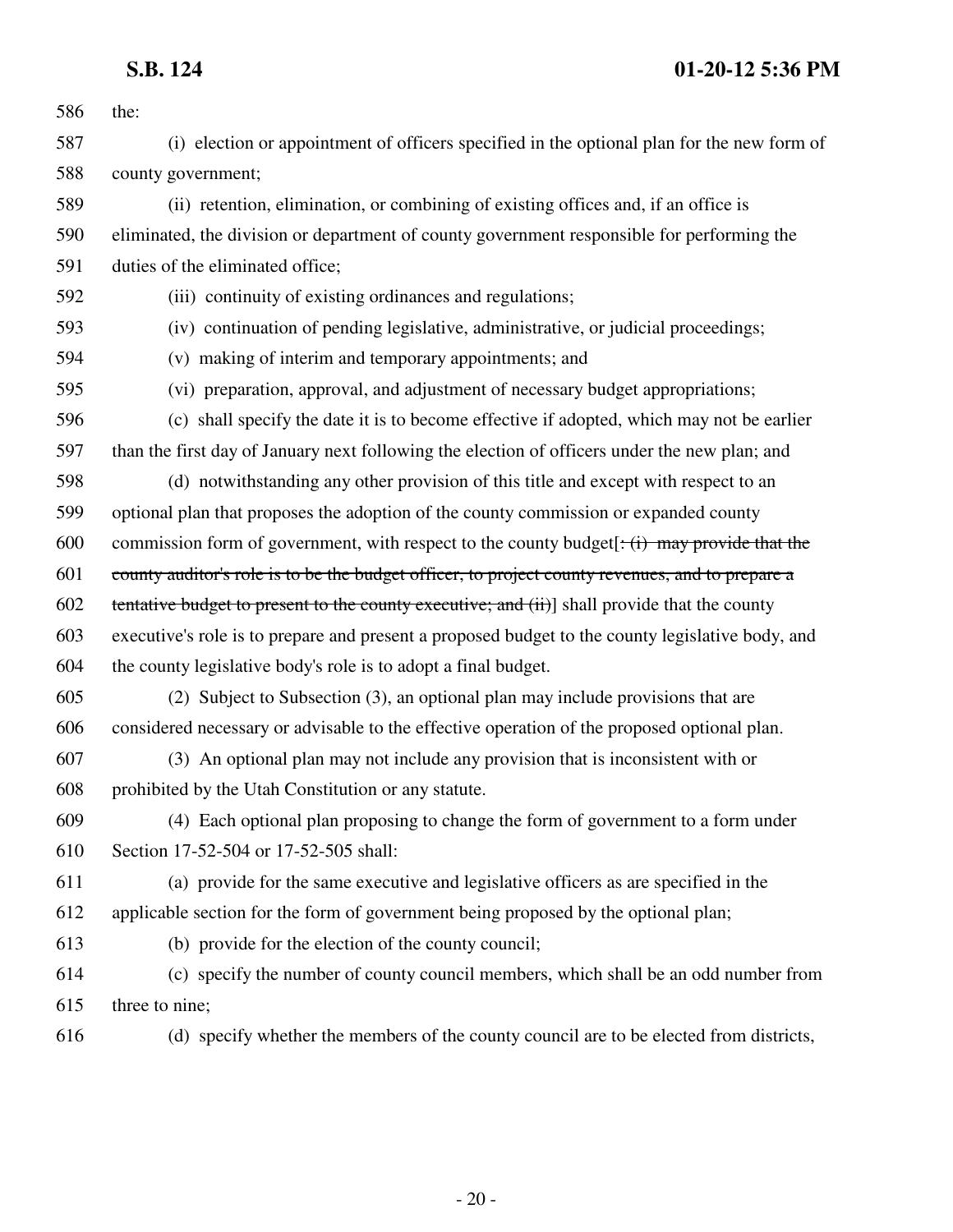| 617 | at large, or by a combination of at large and by district;                                |  |  |  |  |  |
|-----|-------------------------------------------------------------------------------------------|--|--|--|--|--|
| 618 | (e) specify county council members' qualifications and terms and whether the terms are    |  |  |  |  |  |
| 619 | to be staggered;                                                                          |  |  |  |  |  |
| 620 | (f) contain procedures for filling vacancies on the county council, consistent with the   |  |  |  |  |  |
| 621 | provisions of Section 20A-1-508; and                                                      |  |  |  |  |  |
| 622 | (g) state the initial compensation, if any, of county council members and procedures for  |  |  |  |  |  |
| 623 | prescribing and changing compensation.                                                    |  |  |  |  |  |
| 624 | (5) Each optional plan proposing to change the form of government to the county           |  |  |  |  |  |
| 625 | commission form under Section 17-52-501 or the expanded county commission form under      |  |  |  |  |  |
| 626 | Section 17-52-502 shall specify:                                                          |  |  |  |  |  |
| 627 | (a) (i) for the county commission form of government, that the county commission          |  |  |  |  |  |
| 628 | shall have three members; or                                                              |  |  |  |  |  |
| 629 | (ii) for the expanded county commission form of government, whether the county            |  |  |  |  |  |
| 630 | commission shall have five or seven members;                                              |  |  |  |  |  |
| 631 | (b) the terms of office for county commission members and whether the terms are to be     |  |  |  |  |  |
| 632 | staggered;                                                                                |  |  |  |  |  |
| 633 | (c) whether members of the county commission are to be elected from districts, at         |  |  |  |  |  |
| 634 | large, or by a combination of at large and from districts; and                            |  |  |  |  |  |
| 635 | (d) if any members of the county commission are to be elected from districts, the         |  |  |  |  |  |
| 636 | district residency requirements for those commission members.                             |  |  |  |  |  |
| 637 | Section 25. Section 17-53-212 is amended to read:                                         |  |  |  |  |  |
| 638 | 17-53-212. Examination and audit of accounts.                                             |  |  |  |  |  |
| 639 | (1) A county legislative body may examine and audit the accounts of all officers having   |  |  |  |  |  |
| 640 | the care, management, collection, or disbursement of money belonging to the county or     |  |  |  |  |  |
| 641 | appropriated by law or otherwise for its use and benefit.                                 |  |  |  |  |  |
| 642 | (2) Nothing in this section may be construed to affect a county auditor's authority under |  |  |  |  |  |
| 643 | Chapter 19a, County Auditor.                                                              |  |  |  |  |  |
| 644 | Section 26. Section 17-53-303 is amended to read:                                         |  |  |  |  |  |
| 645 | 17-53-303. Examination and audit of accounts.                                             |  |  |  |  |  |
| 646 | (1) The county executive may examine and audit the accounts of all officers having the    |  |  |  |  |  |
| 647 | care, management, collection, or disbursement of money belonging to the county or         |  |  |  |  |  |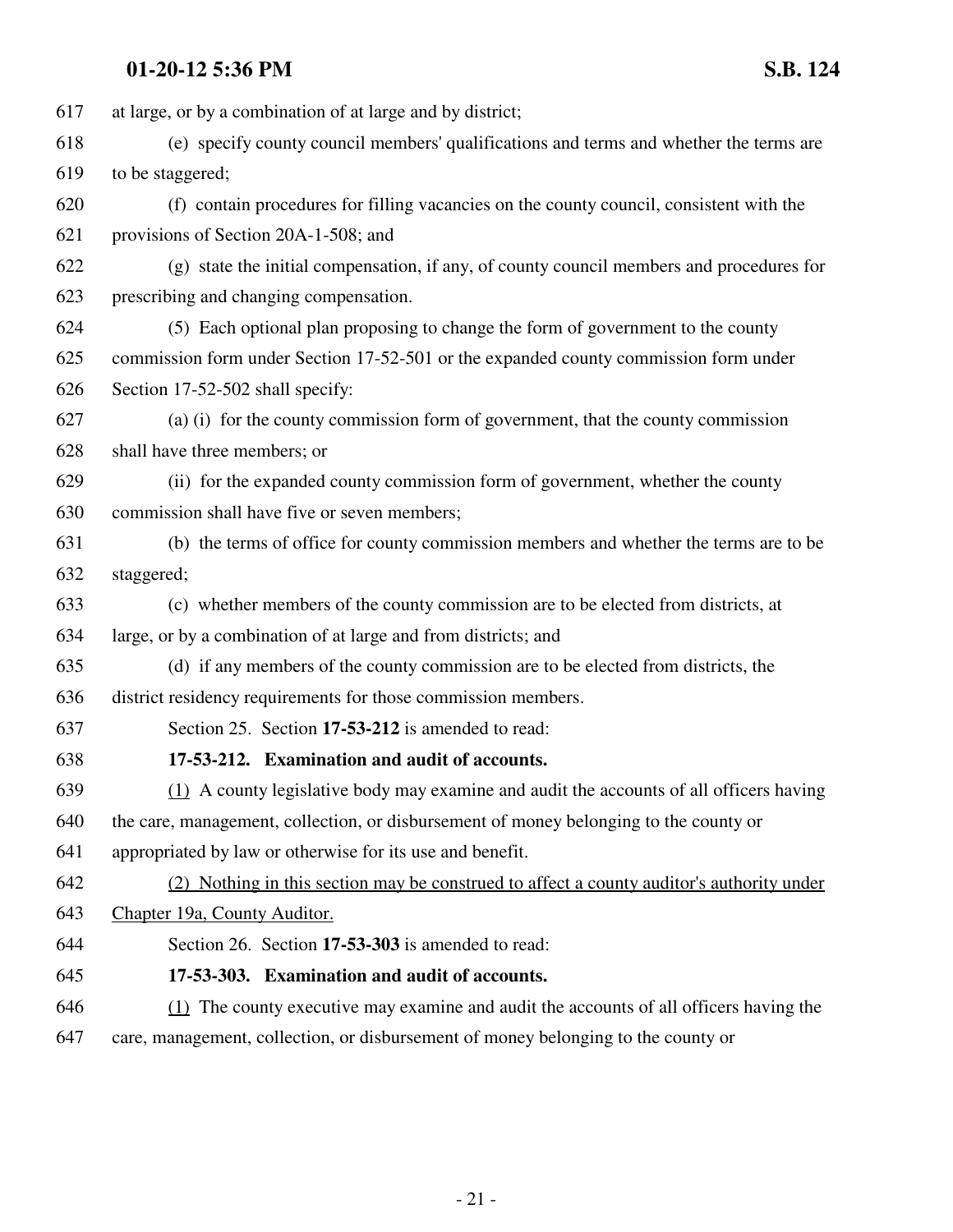| 648 | appropriated by law or otherwise for its use and benefit.                                    |  |  |  |
|-----|----------------------------------------------------------------------------------------------|--|--|--|
| 649 | (2) Nothing in this section may be construed to affect a county auditor's authority under    |  |  |  |
| 650 | Chapter 19a, County Auditor.                                                                 |  |  |  |
| 651 | Section 27. Section 20A-7-101 is amended to read:                                            |  |  |  |
| 652 | 20A-7-101. Definitions.                                                                      |  |  |  |
| 653 | As used in this chapter:                                                                     |  |  |  |
| 654 | (1) "Budget officer" means:                                                                  |  |  |  |
| 655 | (a) for a county, the person designated as budget officer in Section $[17-19-19]$            |  |  |  |
| 656 | $17-9a-204;$                                                                                 |  |  |  |
| 657 | (b) for a city, the person designated as budget officer in Subsection $10-6-106(5)$ ; or     |  |  |  |
| 658 | (c) for a town, the town council.                                                            |  |  |  |
| 659 | (2) "Certified" means that the county clerk has acknowledged a signature as being the        |  |  |  |
| 660 | signature of a registered voter.                                                             |  |  |  |
| 661 | (3) "Circulation" means the process of submitting an initiative or referendum petition       |  |  |  |
| 662 | to legal voters for their signature.                                                         |  |  |  |
| 663 | (4) "Final fiscal impact statement" means a financial statement prepared after voters        |  |  |  |
| 664 | approve an initiative that contains the information required by Subsection 20A-7-202.5(2) or |  |  |  |
| 665 | 20A-7-502.5(2).                                                                              |  |  |  |
| 666 | (5) "Initial fiscal impact estimate" means a financial statement prepared according to       |  |  |  |
| 667 | the terms of Section 20A-7-202.5 or 20A-7-502.5 after the filing of an application for an    |  |  |  |
| 668 | initiative petition.                                                                         |  |  |  |
| 669 | (6) "Initiative" means a new law proposed for adoption by the public as provided in          |  |  |  |
| 670 | this chapter.                                                                                |  |  |  |
| 671 | (7) "Initiative packet" means a copy of the initiative petition, a copy of the proposed      |  |  |  |
| 672 | law, and the signature sheets, all of which have been bound together as a unit.              |  |  |  |
| 673 | (8) "Legal signatures" means the number of signatures of legal voters that:                  |  |  |  |
| 674 | (a) meet the numerical requirements of this chapter; and                                     |  |  |  |
| 675 | (b) have been certified and verified as provided in this chapter.                            |  |  |  |
| 676 | (9) "Legal voter" means a person who:                                                        |  |  |  |
| 677 | (a) is registered to vote; or                                                                |  |  |  |
| 678 | (b) becomes registered to vote before the county clerk certifies the signatures on an        |  |  |  |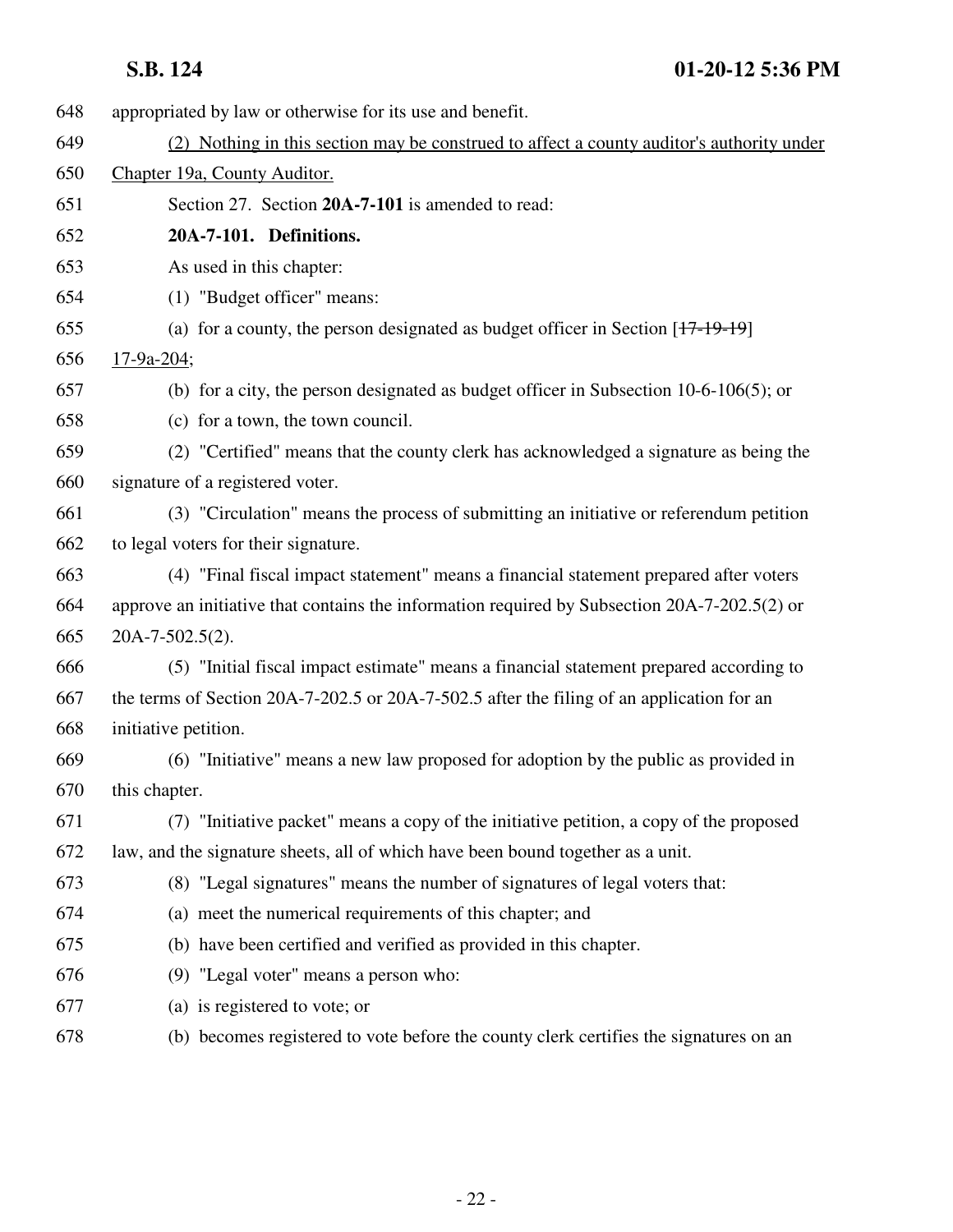| 679 | initiative or referendum petition.                                                             |
|-----|------------------------------------------------------------------------------------------------|
| 680 | (10) "Local attorney" means the county attorney, city attorney, or town attorney in            |
| 681 | whose jurisdiction a local initiative or referendum petition is circulated.                    |
| 682 | (11) "Local clerk" means the county clerk, city recorder, or town clerk in whose               |
| 683 | jurisdiction a local initiative or referendum petition is circulated.                          |
| 684 | (12) (a) "Local law" includes an ordinance, resolution, master plan, and any                   |
| 685 | comprehensive zoning regulation adopted by ordinance or resolution.                            |
| 686 | (b) "Local law" does not include an individual property zoning decision.                       |
| 687 | (13) "Local legislative body" means the legislative body of a county, city, or town.           |
| 688 | (14) "Local obligation law" means a local law passed by the local legislative body             |
| 689 | regarding the issuance of a bond, note, lease, finance agreement, or other similar obligation. |
| 690 | (15) "Measure" means a proposed constitutional amendment, an initiative, or                    |
| 691 | referendum.                                                                                    |
| 692 | (16) "Referendum" means a process by which a law passed by the Legislature or by a             |
| 693 | local legislative body is submitted or referred to the voters for their approval or rejection. |
| 694 | (17) "Referendum packet" means a copy of the referendum petition, a copy of the law            |
| 695 | being submitted or referred to the voters for their approval or rejection, and the signature   |
| 696 | sheets, all of which have been bound together as a unit.                                       |
| 697 | $(18)$ (a) "Signature" means a holographic signature.                                          |
| 698 | (b) "Signature" does not mean an electronic signature.                                         |
| 699 | (19) "Signature sheets" means sheets in the form required by this chapter that are used        |
| 700 | to collect signatures in support of an initiative or referendum.                               |
| 701 | (20) "Sponsors" means the legal voters who support the initiative or referendum and            |
| 702 | who sign the application for petition copies.                                                  |
| 703 | (21) "Sufficient" means that the signatures submitted in support of an initiative or           |
| 704 | referendum petition have been certified and verified as required by this chapter.              |
| 705 | (22) "Verified" means acknowledged by the person circulating the petition as required          |
| 706 | in Sections 20A-7-205 and 20A-7-305.                                                           |
| 707 | Section 28. Repealer.                                                                          |
| 708 | This bill repeals:                                                                             |
| 709 | Section 17-19-1, County auditor's powers and duties.                                           |